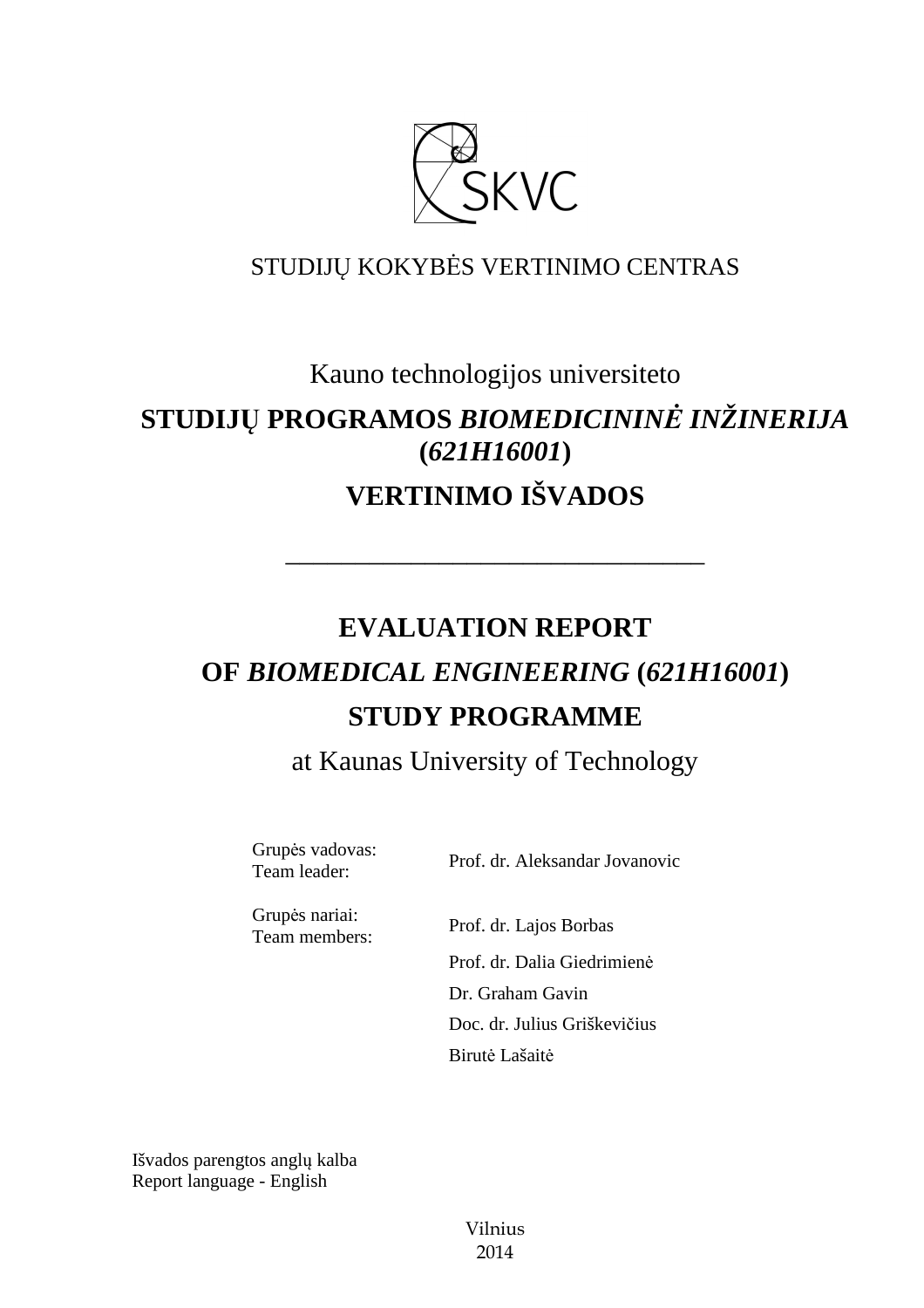### **DUOMENYS APIE ĮVERTINTĄ PROGRAMĄ**

| Studijų programos pavadinimas                           | Biomedicininė inžinerija           |
|---------------------------------------------------------|------------------------------------|
| Valstybinis kodas                                       | 621H16001                          |
| Studijų sritis                                          | Technologijos mokslai              |
| Studijų kryptis                                         | Bendroji inžinerija                |
| Studijų programos rūšis                                 | Universitetinės studijos           |
| Studijų pakopa                                          | antroji                            |
| Studijų forma (trukmė metais)                           | Nuolatinė (2)                      |
| Studijų programos apimtis kreditais                     | 120                                |
| Suteikiamas laipsnis ir (ar) profesinė<br>kvalifikacija | Biomedicinos inžinerijos magistras |
| Studijų programos įregistravimo data                    | 2007-02-19                         |

#### **INFORMATION ON EVALUATED STUDY PROGRAMME**

–––––––––––––––––––––––––––––––

| Title of the study programme.                          | <b>Biomedical Engineering</b>    |
|--------------------------------------------------------|----------------------------------|
| State code                                             | 621H16001                        |
| Study area                                             | <b>Technological Sciences</b>    |
| Study field                                            | General Engineering              |
| Kind of the study programme                            | University studies               |
| Study cycle                                            | second                           |
| Study mode (length in years)                           | Full-time $(2)$                  |
| Volume of the study programme in credits               | 120                              |
| Degree and (or) professional qualifications<br>awarded | Master of Biomedical Engineering |
| Date of registration of the study programme            | 19-02-2007                       |

Studijų kokybės vertinimo centras ©

The Centre for Quality Assessment in Higher Education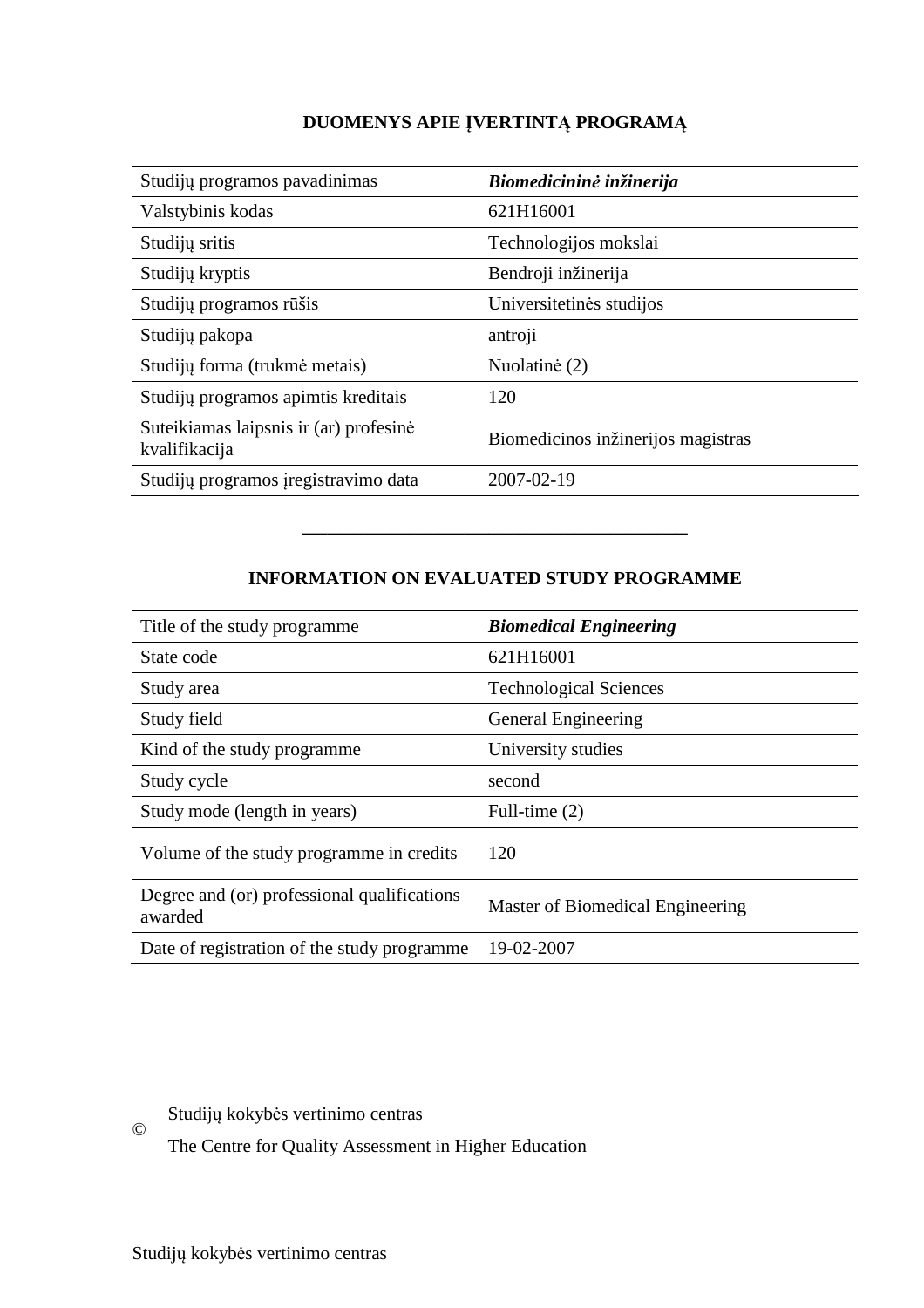## **CONTENTS**

| 1.                 |  |
|--------------------|--|
|                    |  |
| 3.                 |  |
| $\boldsymbol{4}$ . |  |
| 5.                 |  |
| 6.                 |  |
|                    |  |
|                    |  |
|                    |  |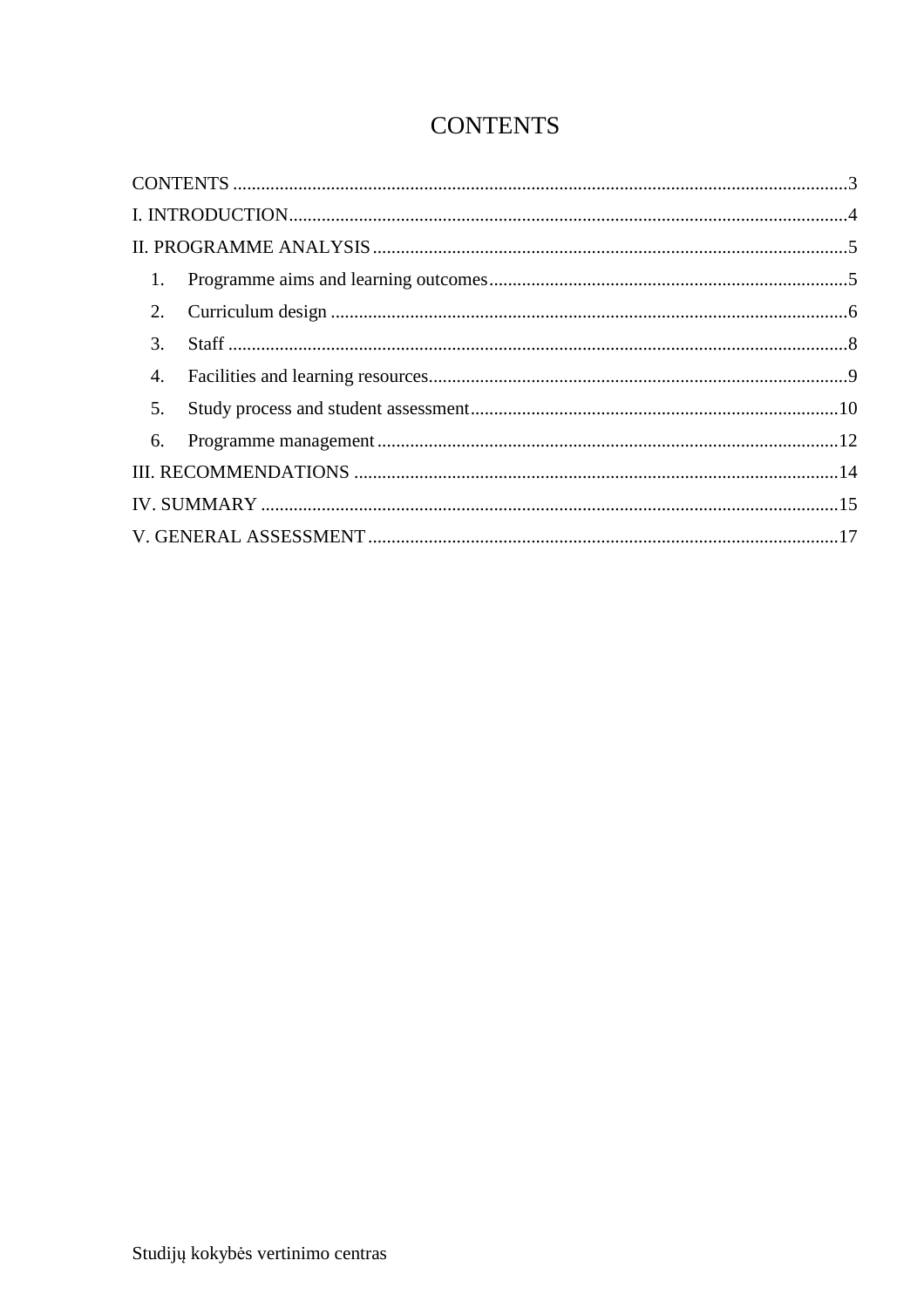#### I. INTRODUCTION

#### *Programme evaluated*

The programme evaluated is a second-cycle study programme in Biomedical Engineering (hereinafter BME) from Kaunas University of Technology (hereinafter KTU), Lithuania. KTU is one of the largest universities in the Baltic States, providing studies at Bachelor, Master and Doctoral level. KTU consists of 13 faculties offering fields of study in engineering and technology, arts and humanities, economics and management. The faculties are further divided into 74 departments with specialist institutes and centres in Mechatronics, Information Microsystems and Nanotechnology and Biomedical Engineering for example.

The Biomedical Engineering programme is based in the Faculty of Telecommunications and Electronics (hereinafter FTE). Within this faculty the Department of Signal Processing and (hereinafter SPD) and the KTU Biomedical Engineering Institute (hereinafter BMI) are tasked with the implementation of the BME programme.

During this evaluation the FTE is undergoing the process of merging with the Faculty of Electrical and Control Engineering. The merger will preserve the current study programme with the overall goal to improve the study quality within the faculties. The administrative merger of the Faculties, such as restructuring of departments and modernisation is due to be completed the end of 2014.

#### *Evaluation Team*

The evaluation team was assembled February-March 2014. The team leader is Prof. dr. Aleksandar Jovanovic, Vice-rector, University of Pristina Serbia. The other members of the evaluation team are: Prof. dr. Dalia Giedrimiene, University of Saint Joseph, CT, USA; Prof. Lajos Borbás, Budapest University Technology and Economics (BME), Hungary; Dr. Graham Gavin, Dublin Institute of Technology, Ireland; Dr. Julius Griskevicius, Associated Professor and Head of Department of Biomechanics, Vilnius Gediminas Technical University, Lithuania. The student team member was Birute Lasaite.

#### *The procedure of evaluation*

After the establishment of the evaluation team the process of evaluation began with the Self-Evaluation Report and supporting documentation being made available to the expert team in March 2014. The members of team examined the self-evaluation report and prepared a preliminary report, highlighting positive areas and indicating areas for clarification, problem questions or discussion points.

The experts were able to further evaluate the programme during a site-visit at Kaunas University of Technology on April  $25<sup>th</sup>$  2014. This on-site evaluation included meetings with programme leaders, management, teaching staff, current students, graduates and employers. Following this the expert team held a group meeting to discuss the documented evidence and outcomes of sitevisit and the evaluation report was prepared.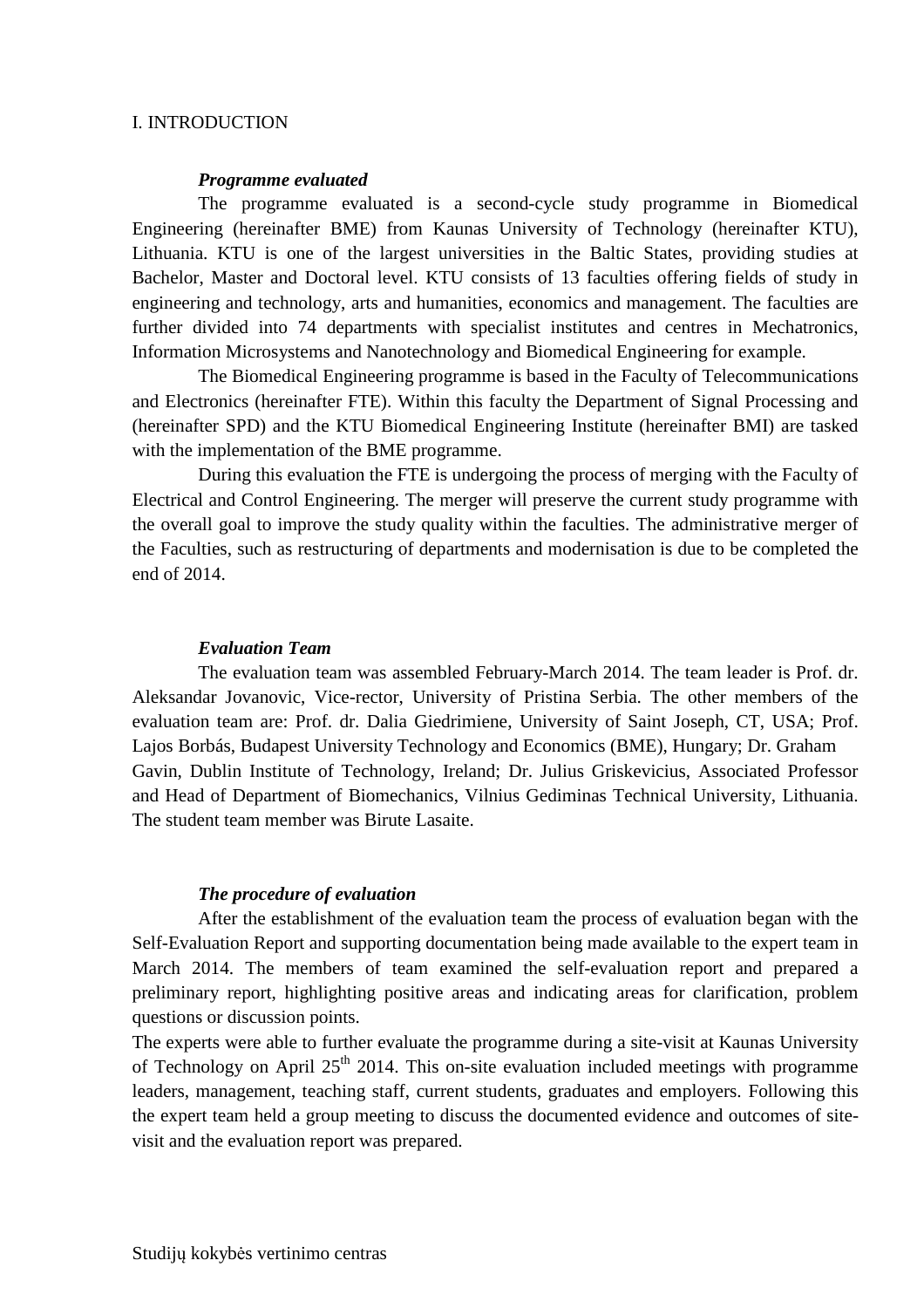#### II. PROGRAMME ANALYSIS

#### *1. Programme aims and learning outcomes*

The medical device technology sector is one of the main areas of growth within Europe and indeed globally. The industry is defined by its multidisciplinary nature, requiring traditional mechanical, electronic and manufacturing engineering, bioengineering, coupled with the sciences and clinical expertise.

Lithuania, like many European countries, has seen a significant growth in the medical sector and currently has over 200 companies involved in medical devices. These are involved in a range of activities crossing the medical technology domain from design through to manufacture, installation and maintenance of a wide range of devices, from diagnostic through to therapeutic systems.

Given the changing demographics, particularly aging populations and the resulting pressures placed on healthcare systems, coupled with general financial constraints, there is an increasing demand for innovation in advanced diagnostic systems, in e-health, remote/ telemedicine and in developing technologies that reduce the demand placed on health service resources. There is a clearly established need for biomedical engineers with the appropriate skillsets, both within Lithuania, and across Europe as a whole. KTU FTE have ideally positioned themselves to deliver a Masters in Biomedical Engineering, given their own expertise, current academic partnerships (Lithuanian University of Health Sciences, LSMU), research institute involvement (BMI) and industrial partnerships (Santaka Valley) and partnerships in development.

KTU is currently the only university delivering a Master in Biomedical Engineering and, as such, has placed itself at the forefront of biomedical engineering in Lithuania, addressing key national and international strategies. In addition to providing a multi-disciplinary learning, the programme offers an attractive opportunity to engineers across Lithuania to progress their education. This includes opportunities to increase multidisciplinary learning and also female participation; currently the programme has a good gender balance.

The programme aims are clearly aligned with academic/ professional requirements and with the needs of the labour market; and are appropriate for a graduate level programme. The learning outcomes of the programme are in line with international recommendations, divided into six categories: (1) knowledge and understanding; (2) engineering analysis skills; (3) engineering design skills; (4) research skills; (5) engineering practice skills and (6) transferable skills.

The programme learning outcomes are consistent with the programme aims and within Blooms Taxonomy focus on the appropriate higher cognitive domains of analysis, synthesis and evaluation, as required in second cycle programmes. The programme has high level analytical/ technical learning outcomes, encouraging learning in a multi-disciplinary field and this is to be commended.

Perhaps greater detailed outcomes in the area of "employable" skills could be outlined, particularly in design processes in a regulated industry such as the medical device sector. While some modules include sections on these topics there are few clear outcomes linking these valuable skills to programme aims. The programme aims and learning outcomes include learning in "design". Given that the design of medical devices occurs in highly regulated environments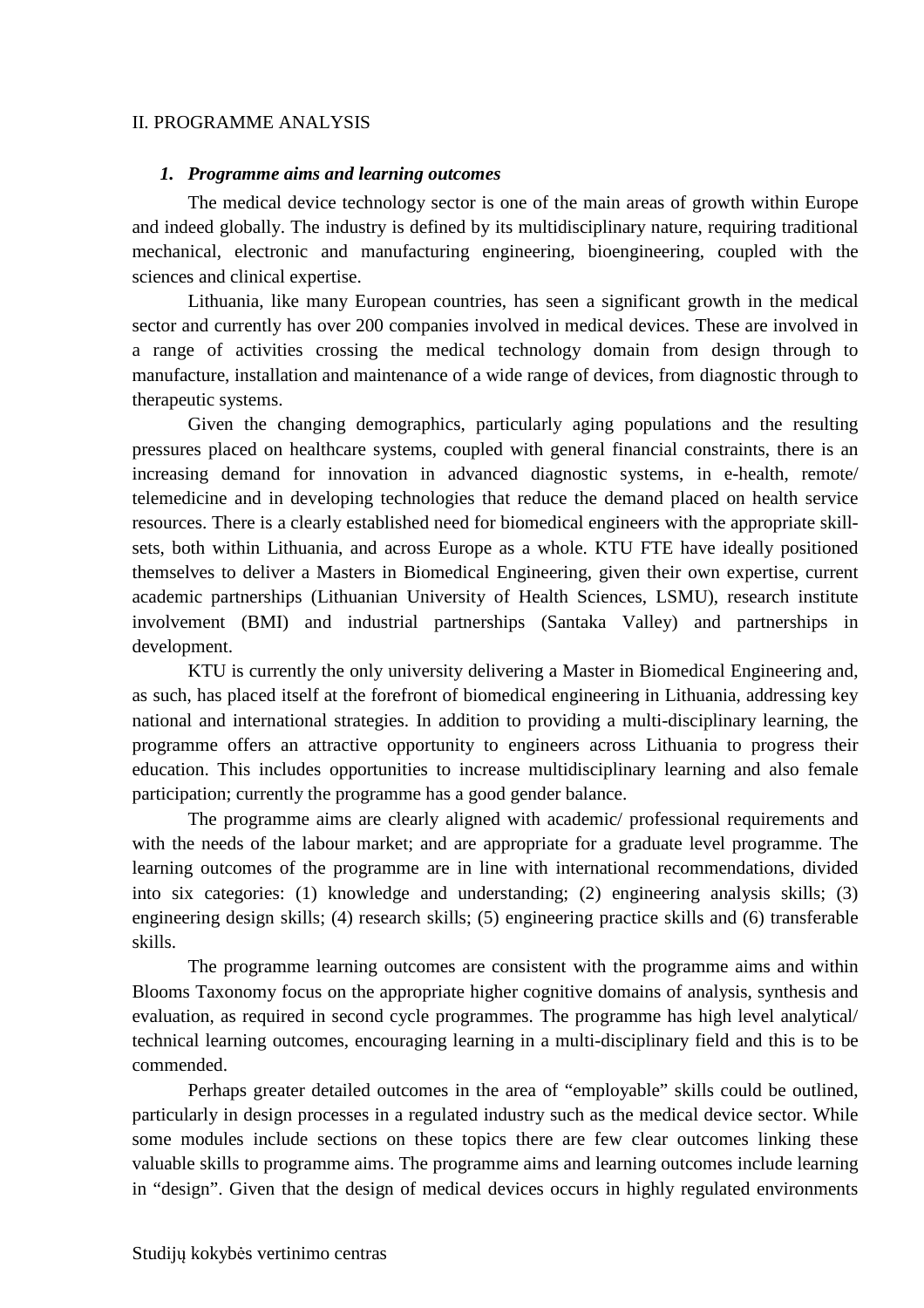(FDA, EU MDD etc.), with clear associated documentation control processes, greater content could be included and explicitly stated as a learning outcome.

The BME programme, aims and learning outcomes, are publically available and published on the KTU website (http://ktu.lt/tef) and students have internal access to programme documentation and module descriptors

The second-cycle study programme Biomedical Engineering leads to the qualification Masters of Science of Biomedical Engineering, once the learning outcomes have been achieved. The title of the programme, the programme aims and the learning outcomes are all consistent with each other and with the clear skills-needs established. Based on the programme aims and learning outcomes graduates of the programme should be well positioned to advance their careers through direct employment or further studies.

#### *2. Curriculum design*

The curriculum design meets the legal requirements for Masters Degree Study as outlined in the General Requirements for Master Degree Study Programmes. Both the ECTS volume and duration the programme are appropriate: volume is 120 ECTS and duration is 2 years. The programme has an even distribution of subjects over all semesters (30 ECTS per semester; max 5 subjects per semester) with a good balance of theoretical (60% taught modules) and scientific research subjects (40%). Independent work and self-directed learning makes up at least 30% of the workload of each subject.

The programme has a good balance of core specified subjects (48 ECTS Core subjects) while facilitating specialised electives (available from 6 available modules) where the students can choose 2 (12 ECTS). The programme also allows for 12 ECTS to be filled by free electives from any Masters Degree Study programme. This is a worthwhile opportunity for students to engage in learning not directly related to their programme. *It is recommended that the Faculty should explore the reasons why students are choosing a limited range of electives across the KTU and establish processes to encourage wider selection.* 

The Final Degree Project is worth 30 ECTS, assigned to writing a presentation of this project, but also has two lead in Research Projects (Research Project 1 + Research Project 2; 18 ECTS). *It is recommended that there should be a more formalised methodology to aid students in selection of their final thesis.* Research work is stimulated and promoted. The staffs are engaged in scientific research and industry based projects. As part of these Research Projects and indeed the final thesis students are often producing significant scientific research and this is to be commended. *It is recommended that a certain number of credits should be given for scholarship activities*, *such as preparation of posters and presentations for conferences and journal paper writing*. The scientific quality of the graduates is further demonstrated through the good number of graduates that continue their studies to Ph.D.

The overall curriculum is very focussed in the theoretical area of medical electronic diagnostic equipment, imaging, sensors and signal processing. The overall content facilitates learning at a master's level with significant theoretical and analytical knowledge. The programme's historical development is primarily in the area of electronic systems and signal processing. Indeed, the programme resides in the FTE and is implemented by the SOD and BMI. The programme aims and learning outcomes, however, appear to be stated broader than this. Biomedical programmes can often focus in broad areas of mechanical, electronic (often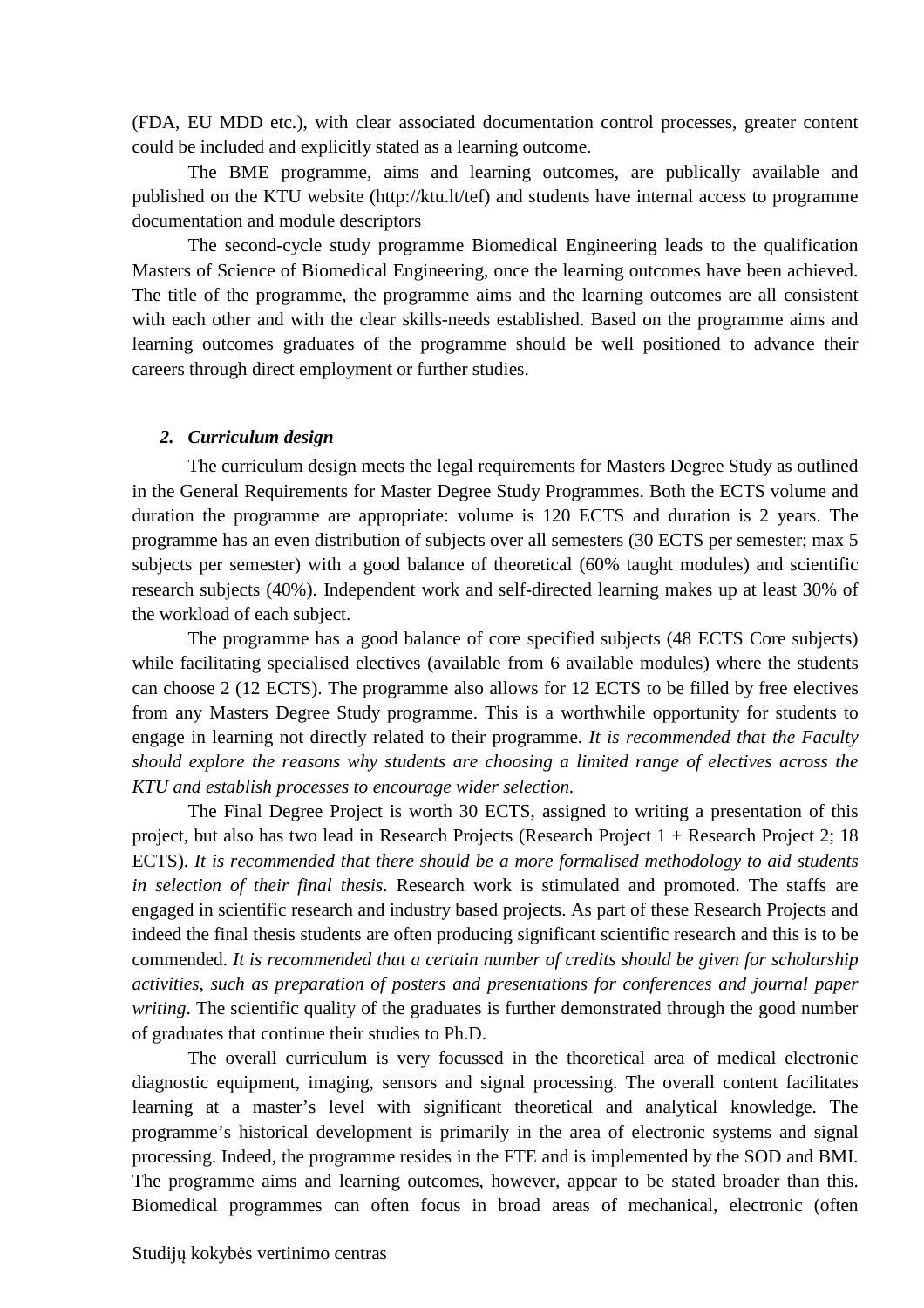diagnostics) or tissue engineering, usually based on the host institutions expertise. This programme is heavily focussed in the electronic diagnostic/ imaging area. While it is positive that there is a clear programme focus; *it is recommended that the students would benefit from some additional content in the curriculum that includes broader technologies in biomedical technology based applications both, diagnostic and therapeutic.* 

The programme, in addition to strong theoretical and analytical, content includes a number of more applied practical subjects. In particular, Electronic Medical Instrumentation and the elective modules, Clinical Engineering, Radiation Protection & Safety have significant learning applicable to clinical engineering practice in hospitals.

In technical engineering and testing roles in industry and particularly in engineering design roles, where Masters graduates are often employed, there is a need for graduates to have strong technical and analytical skills, coupled with knowledge of design theory and practice, biomaterials, manufacturing processes and regulatory affairs. While in some cases there are no dedicated modules in these topic areas, there are a number of learning outcomes within modules that introduce these topics, such as in Methodology of Biomedical Engineering.

There appears to be some duplication across a number of modules, including the core and elective modules (signal processing and imaging modalities). *It is recommended that the curriculum be revised to eliminate some duplication of content in the programme*. Perhaps with streamlining and greater continuity of modules there is the opportunity to introduce more content in the highly relevant industry design skills and associated regulatory documentation. One additional broad suggestion may be the inclusion of content in Human Factors Design (Usability Engineering). This is a very important part of new product development, driven by recent changes in regulatory requirements, particularly in electronic diagnostic devices used in nonclinical settings; how the device is used, how data is returned/ displayed and in medical apps for example.

The programme must be praised for the high analytical and theoretical content and for the inclusion of modules that are very current with modern trends in healthcare devices and systems. In particular, the Medical Telemetry Systems module has learning that is very applicable to development of e-health, remote and tele-health care systems, aging population devices. Indeed, the inclusion of encryption methodologies is again very current.

The module descriptors are clearly laid out and demonstrate how module learning outcomes are mapped to programme outcomes. Teaching methods appear reasonably diverse across most modules and include lectures, practical, laboratory work, team/group work, field trips and site visits and self-directed learning and research. The overall ratio of lectures to practical work is good. There is use of student-centred learning approaches utilising seminars, problem based learning, practical laboratories and some team based activities and this leads into study / assessment methods such as colloquiums, homework, research paper reviews, presentations and report writing.

The overall scope of the programme is appropriate to ensure that the learning outcomes are of a suitable level and achievable with the 2 year time frame. The Masters degree in biomedical Engineering is at a high level and will produce graduates with strong research and analytical skills.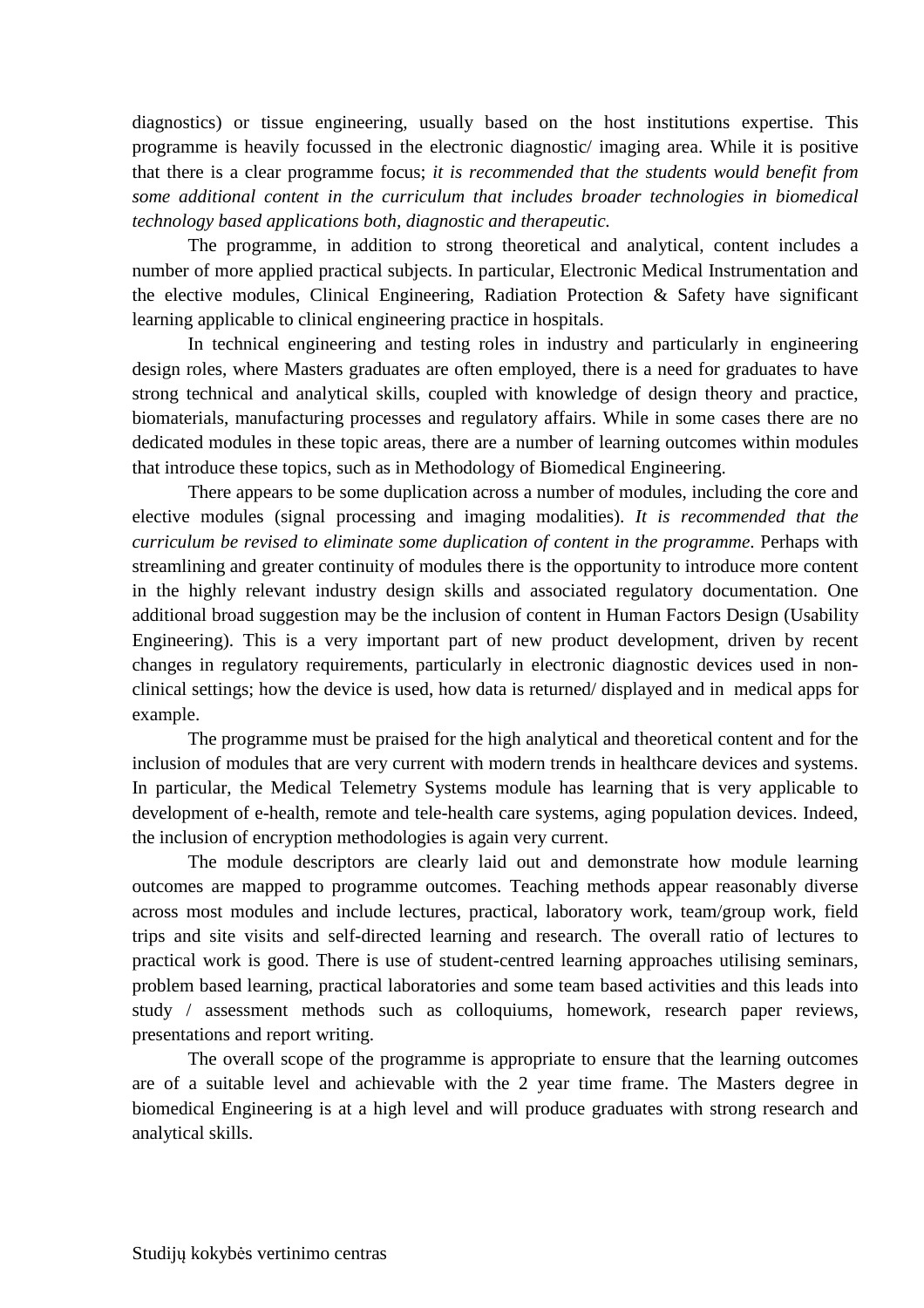#### *3. Staff*

The Biomedical Engineering programme is delivered by both the Department of Signal Processing and the KTU Biomedical Engineering Institute. These two organisational structures also share 4 academic members. The teaching staff consists of 6 professors  $(5 KTU + 1 LUHS)$ , 6 associate professors and 1 lecturer. The programme meets the legal requirements that at least 20% of the subjects be taught by full professors. Further, 93% of the study programme is delivered by professors or associate professors in full-time positions. The turnover of programme staff is also low, with only 1 newly appointed associate professor and 1 member becoming a Prof. Emeritus in the assessment period. While this is positive in ensuring continuity of programme delivery it is also important that staff remain up-to-date on emerging trends in the biomedical field, both scientific and industry led.

The staff participate in continuous professional development, as regulated by the Qualification Requirements for Employees, with the goal of improving skills and competency in practical, scientific and educational activities. This is a planned process are there is clear evidence of the training plan for all staff for the next number of years (2013-17). Training options for staff facilitate broad activities, all benefitting the Biomedical Engineering programme, including industrial internships, scientific research, web-based virtual learning environments and distance learning module. *It is recommended that all teachers should be encouraged by faculty administration to engage in pedagogical training.* Of mention, also, and to be commended, is the ability of staff to communicate in many European languages such as English, German, Russian and French. This broad academic and practical skill set ensures that the programme can achieve its aims and objectives.

The academic qualification level of staff is very good with all but 1 member (currently pursuing a PhD) holding a PhD qualification. All academic staff on the programme are research active with a strong record of publications in scientific journals and international conferences. The staff publish scientific papers in top international peer-reviewed journals (7-8 scientific publications per year avg.) and regularly attend a broad range conferences presentations and publications. There does, however, appear to be a drop off in academic research output i.e. scientific papers in recent years 2012-13. University and national policy should continue to support teaching staff to continuously engage in research. This is of great benefit to students, in general, as they get to engage with high level research.

There are a number of research projects running within the Department of Signal Processing and the KTU Biomedical Engineering Institute. The staff should be commended on the continuous growth in funding and financial support for research projects and this figure has grown year on year over the assessment period. The attainment of funding through innovative cheques is a very useful exercise and although the net funding is small, these projects have industry partners (as do other funded projects) and, as such, ensure that the staff are continuously engaging with current trends in their sector. This proactive research by staff ensures students also have opportunities to engage with industry, small indigenous companies, with a real benefit to Lithuania. It is also important to ensure that there is interaction between the staffs' research activities and the industry involved and the Biomedical Programme students, where possible.

The lecturing staff are engaged with study programmes such as Erasmus and there has been a reasonable level of exchange of staff between international academic institutions, particularly with Sweden, Greece and Bulgaria. This should continue to be encouraged and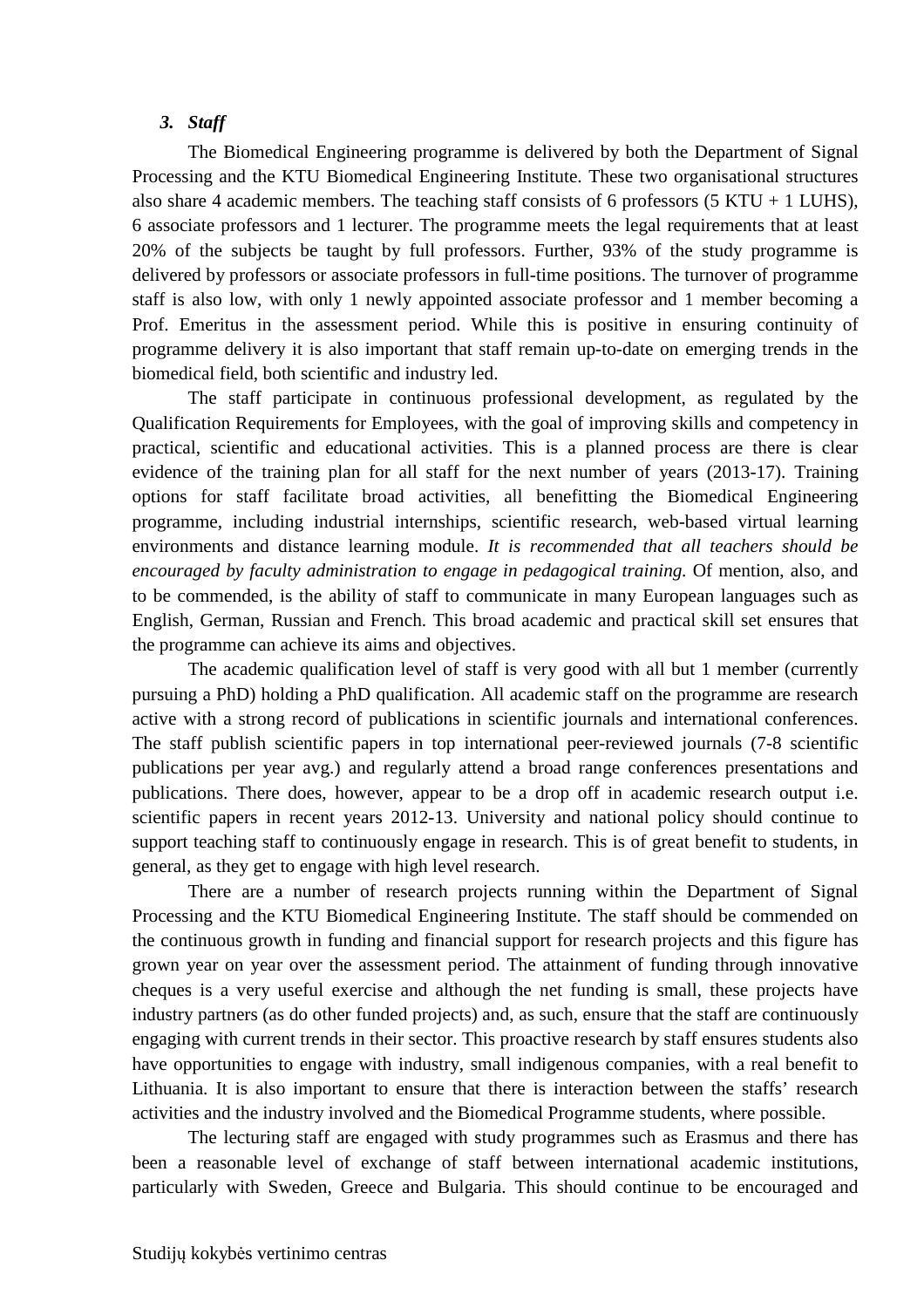heightened. These activities, coupled with the above research, enhance the staffs' engagement with other universities, ensuring exchange of ideas beneficial at both research and academic teaching levels.

Indeed these affiliations, with additional funding, have facilitated expertise in the form of visiting lecturing staff from Elche University, Spain and Vienna University of Technology, delivering lectures on and benefiting the students on the programme. Also, the module Systems of Human Physiology is delivered by a lecturer from the Lithuanian University of Health Sciences. *It is recommended that incoming and outgoing mobility of students and staff could be further to developed.*

The professional profile of the staff is further strengthened by the fact that a number of staff are professionally affiliated with organisations such as the Lithuanian Science Council and the Institute of Electrical and Electronic Engineering (IEEE). They are regularly involved in the organisation of major conferences and are members of the scientific committees of a number of journals. Some staff members have recently published academic books and launched start-up companies.

The above demonstrates that there is a good balance between direct teaching and other related activities all which demonstrate a proactive staff with the strong capability of ensuring the aims of the programme are met and the students have a good learning experience.

#### *4. Facilities and learning resources*

The faculty structure is currently undergoing re-organisation, as a result of the merger with the Faculty of Telecommunication, and during the years 2011-13 there has been a significant upgrading of equipment and laboratories. The staff and the faculties have been very successful in obtaining funding from various sources to assist in maintenance and upgrading. 3 million Lt from EU money has been assigned to renewal and new acquisition of equipment and software as part of the merging process. While research centres such as the KTU Biomedical Engineering Institute and new projects such as the National Complex Programme of Mechatronics and Telecommunication Technologies have also raised 3m Lt and 700,000 Lt, respectively, for research works and biomedical engineering related equipment. These resources are then available for students of the BME programme. This process of sourcing funding directly for programmes and equipment or indirectly through research funding is to be commended.

Specifically, the programme has an appropriate number of classrooms and laboratories (13) for the delivery of the programme. The study process is organised to ensure compliance with the rules of occupancy for second-cycle study rooms ensuring maximum numbers students in lecture, tutorials and laboratories are not exceeded. All these classrooms are equipped with multimedia tools and some have smart board technology also.

Additional study spaces are available both in the faculty library and in the central library of the university consisting of individual study desks (204 places), with a number of those having computers and internet access (42 places). There is also a computer laboratory in the Department of Signal Processing (12 places). There is free wireless internet access within the faculty as many students have their own laptops. The staff have also shown proactivity in sourcing equipment, software and literature through donations from major electronics manufacturers. In addition, much of this software has agreed student licensing so students can work in their own time. Software such as Matlab, Labview and Altium Designer and respective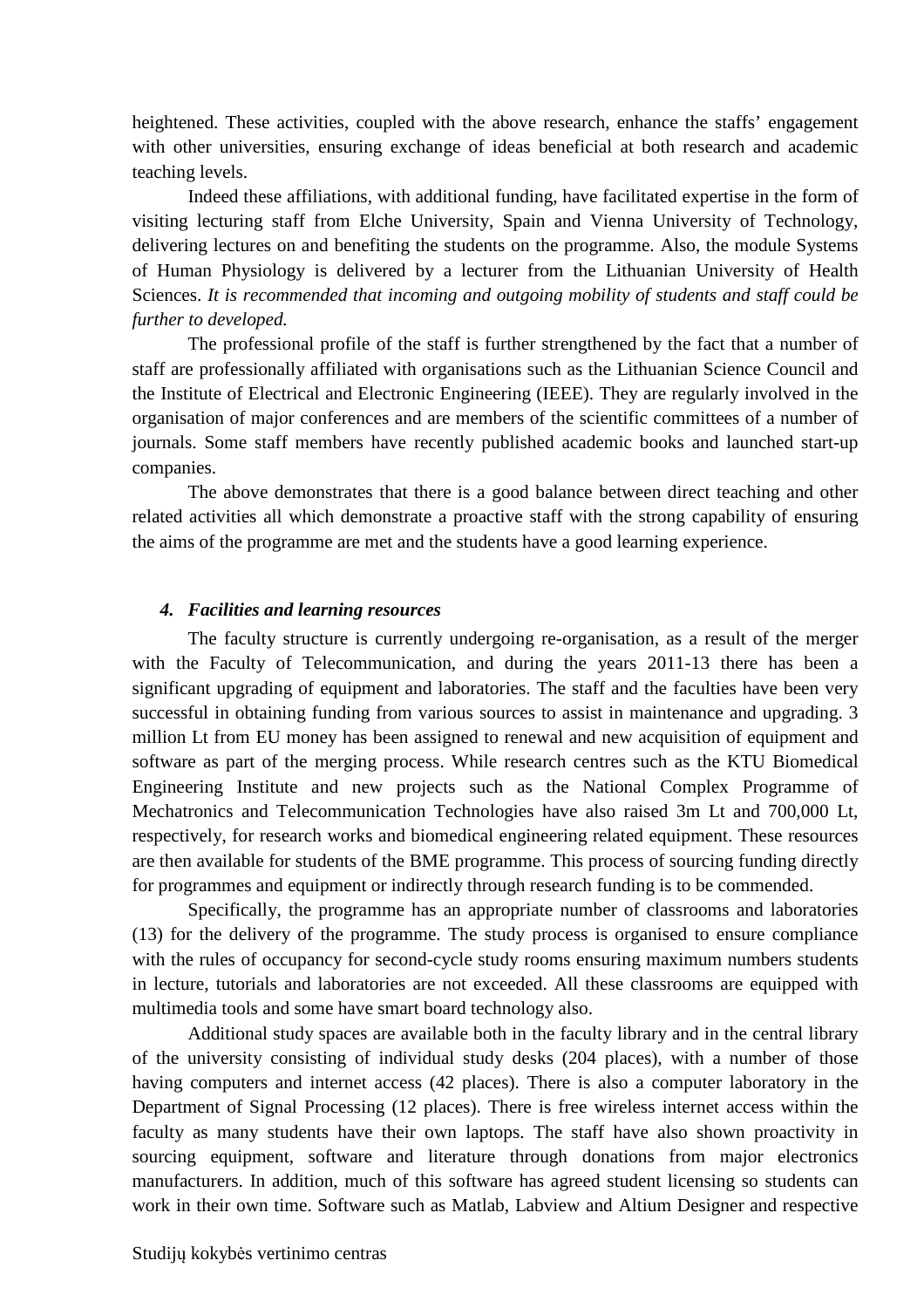electronic kits are available to download or borrow. There are opportunities afforded to students, with the very positive experience, to spend time in the specialised laboratories belonging to researchers/ institutes. This is a wonderful learning experience and affords the opportunity of engaging with PhD students and researchers.

Many other specialised and related laboratories and facilities exist as part of research groups and other scientific activities within the faculty, such as the KTU Biomedical Engineering Institute, Ultrasound Science Institute etc. Students have opportunities to closely liaise with researchers and have access to experimental equipment for projects. There is also a Design and Experimental Laboratory where Masters Students can work on final year projects.

There is a library at the faculty building and also a central library of KTU. In addition to study space and computer access, the libraries have a well organised collection of appropriate publications, related to the programme. There is a consultation process where the library engages with academic staff to ensure collections updated and advise staff of new publications and exhibitions.

The library has a well-structured web page where a database of physical hard copies of books and journals can be searched. Also, the university is subscribed to over 50 online databases for electronic content such as e-journals e-books (Sciencedirect, Wiley Online, IEEE Explore etc.) Students also can avail of access to other libraries via the Central Library where material can be requested. Locally departments maintain textbooks in specialised disciplines and these can be borrowed by students.

The staff of the programme BME also prepares structured up-to-date course material such as notes, lecture slides and homework made available to the students through a variety of means. This is often done via printed versions, email, through the college's virtual learning environment (Moodle 2), departmental web pages or those maintained by lecturers. The virtual learning environment is a powerful resource and more staff should be encouraged to have their lecture material available and utilise to its full potential. *It is recommended that the interactive and assessment potential of VLE moodle should be used in a more effective way.*

Overall the facilities and resources are suitable and appropriate for the BME programme but it is important that continuous upgrading of facilities and literature and improvement is facilitated through funding and policy making.

#### *5. Study process and student assessment*

Admission to the programme is carried out in accordance with the requirements of second cycle studies at KTU. The basic requirements are a bachelor's qualification or equivalent in Biomedical Engineering, Electric/ Electronics Engineering, Informatics Engineering, Mechatronics and Biophysics.

Admission is based on first cycle studies (weighting of 0.8) and also on an evaluation of scientific activities (weighting of 0.2); these include publications, conference programmes, documents of awards etc.). All admission policies are publicly available on the University website and admission publications. The staff is active in advertising the programme, preparing documentation and in presenting these at faculties within KTU and in other universities with related disciplines. Students enter the programme on state-funded and private (fee-paying) strands and the entry requirements to both are the same. The number of state funded places is based on the scientific performance of the Faculty. The staff should be commended on continued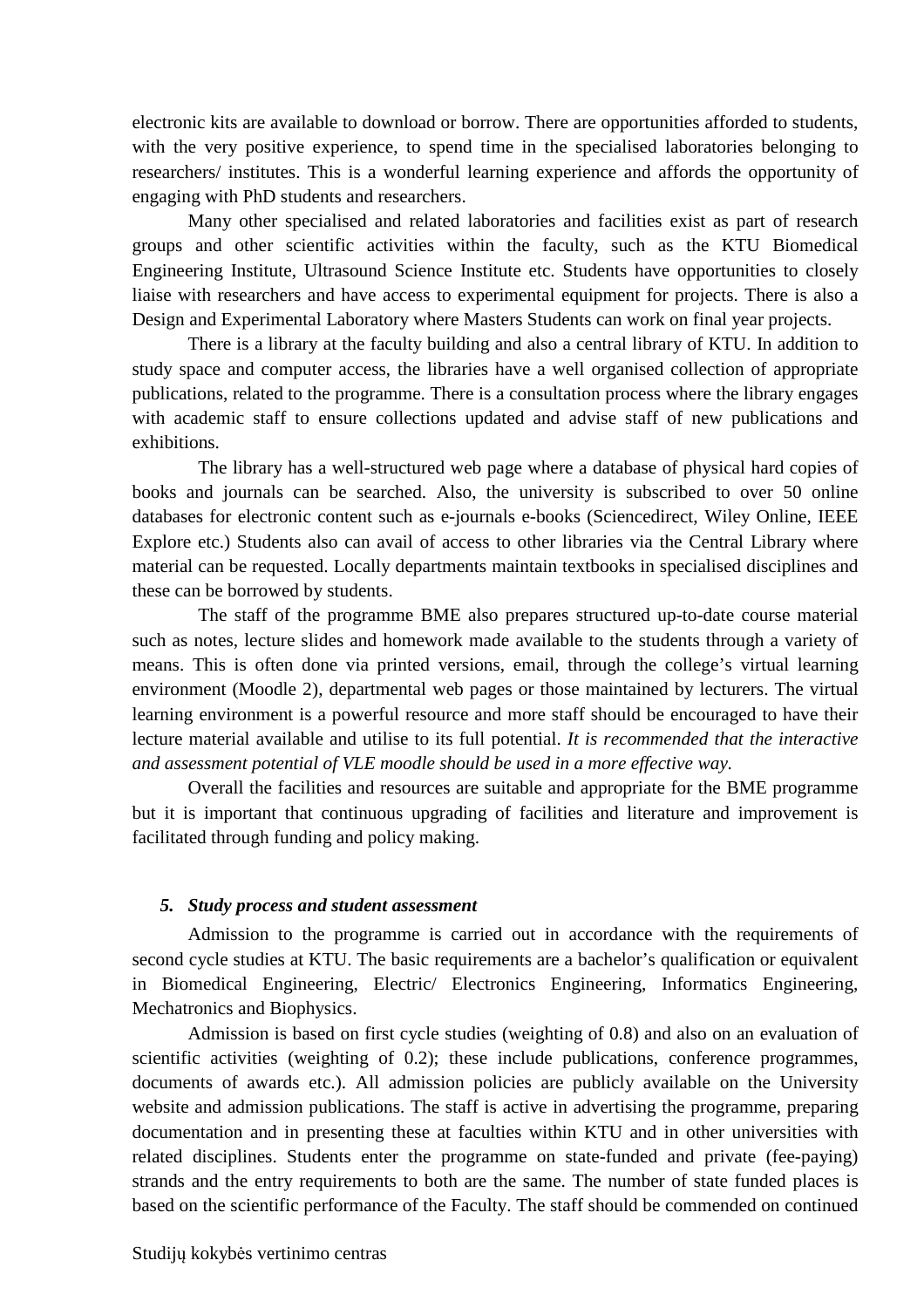scientific activities and this has resulted in the programme having 14 places allocated to statefunded students on average annually.

Places are filled each year by students from various faculties within KTU and from other universities, such as Vilnius University and Klaipeda University. A number of international students have attended the programme in recent years. There continues to be strong competition for places on the programme and overall average scores on entrants has increased over the years evaluated (2007-2012) with the average entrance score of 6.56 in 2012. Of particular note is that the programme manages to attract a good number of female applicants and this is to be commended and further encouraged. *It is recommended that given that the students have a wide variety of backgrounds they would benefit from additional introductory modules course to equalise the class.* 

The programme duration is two semesters of 16 weeks according to an academic calendar centrally prepared by the University. Timetabling regulations ensure that the workload is fairly distributed, over a day (max 8 academic hours) and, over a week (max 26 academic hours). The majority of teaching takes place at KTU, however, the students do have the added benefit of taking classes and some laboratory & project work in the Lithuanian University of health Sciences. This is a great opportunity for students to engage in clinical based subjects, such as Human Physiological Systems, in a dedicated learning environment.

 All students have access to academic support structures such as library services, a counsellor for studies and the Academic Advisory Centre. These can assist students with academic guidance or assist with issues arising out of their studies. There are also additional non-academic support services such as financial assistance, psychological or mental health counselling services, students union and wide range of sporting clubs and arts & cultural groups and a careers centre. Additional financial support is available through scholarships based on social, motivation or academic achievement. These scholarships are awarded at national and university level.

The majority of modules on the programmes involve a mix of theoretical and practical activities and as such assessment methodologies often include continuous assessment and end of semester exams. Students are only allowed to take an exam after they have successfully completed all the tasks of the semester. The criteria for the module, learning process and assessment criteria are clearly outlined to the students at the beginning of each module. Module descriptors are also available on-line.

As part of the overall learning experience talented students are integrated into research activities on externally funded projects, both scientific and industrial. Several students from the programme have had opportunities and worked with the KTU Biomedical Institute and found researcher from the Ultrasound Institute, Monitoring technologies etc. Students on the BME programme are encouraged to take part in scientific conferences, competitions and events; staff have been very proactive in their approach to student participation. Students of the programme have been very successful in major international awards such as the Analog Design Contest 2012 & 2013 and university level competitions like the Rector's Prize.

KTU and the FTE are involved in the Erasmus programme and currently have bilateral agreements with 15 European Universities. Students have opportunities to travel and study as part of this programme or through other relationships with universities in Estonia, Sweden and Finland where they can engage in short intensive courses. These are great relationships and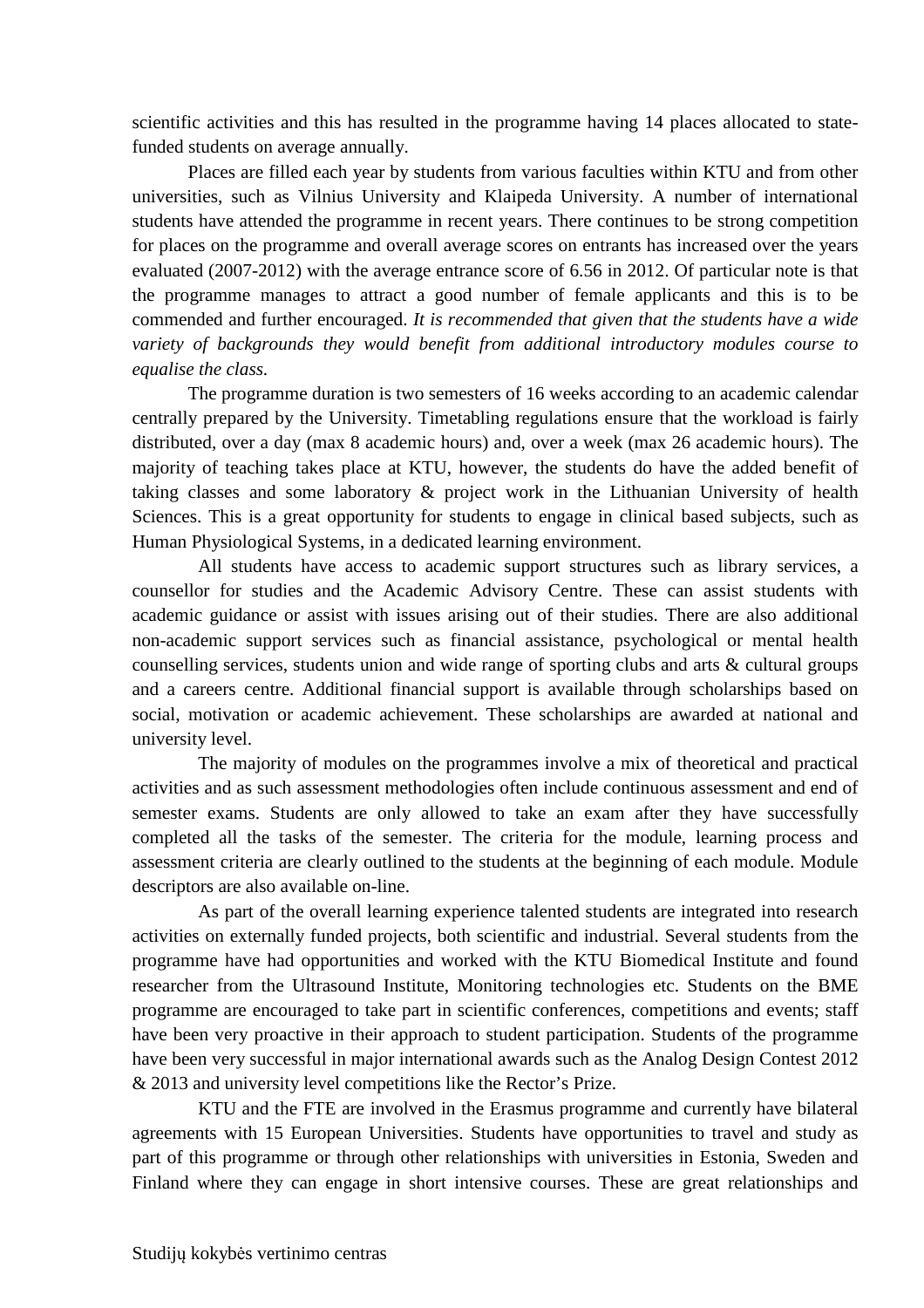should be encouraged further with funding and other resources. *It is recommended that more promotion should be given to shorter duration internships opportunities for students.*

Continuous assessment methodologies and final examination sessions are the primary mode of assessing modules and the process is transparent and well defined. Students have opportunities to retake examinations, modules and the appeal results based on certain criteria. While assessment methodologies are diverse*; it is recommended that in the assessment of student performance there must be a clear assessment methodology for team activities also.* 

The final degree thesis (30 ECTS) and lead in research projects (18 ECTS) are a major component of the programme and is the culmination of an independent study process beginning in Semester 2. This process ensures that students engage with the literature, conducting a research phase prior to progressing into the applied part of their project. The overall outcome is an analytical paper based on scientific research. This is publically defended with the panel consisting of 6 members with grading based on the final degree project (weighting of 0.7) and the defence (weighting of 0.3). This process ensures good standardisation and prepares graduates for further studies, employment in academia or industry. A focus of the assessment is on critical thinking and the student's ability to engage with the questioning based on their chosen project area.

The rate for successful completion of the programme indicates that students who continue into the second year of the programme tend to graduate. There is a high drop-out rate during the first semester and perhaps this is related to pre-perceptions of the programme not being the same as the actual experience, challenging content, admission strategy, workload or external factors.

Graduates of the BME programme have had good success in gaining employment in areas such as medical equipment development, clinical engineering, service and support roles. 52% of graduates are employed in biomedical engineering related fields. Of the current (2013) cohort 50% (7/14) have already gained employment in the field. Future trends and needs of employers are equally positive with employers indicating a strong demand for biomedical engineering graduate. 22% of graduates continue their studies to third-cycle.

#### *6. Programme management*

The programme has clear internal and external procedures for the evaluation and monitoring of the programme, continued improvement and compliance with best international practice. The implemented quality assurance system is based on the Common Assessment Framework and Standards and Guidelines for Quality Assurance in the European Higher Education Area. The programme is managed in accordance with University guidelines.

The BME programme is supervised by the Study Programme Committee whose members include the heads of the 4 departments of the Faculty and the director of the Biomedical Engineering Institute. The BME programme has a co-ordinator who is tasked with overseeing the study programme and improvements. The quality of lecturers is within guidelines and managed by Board of Departments Teachers and the Commission runs public tenders and competition for vacancies. The programme undergoes external evaluation at least every 6 years and this is managed by the Centre for Quality Assessment in Higher Education.

There is a System of Internal Quality Assurance of Studies which includes self monitoring of the programme, programme development, feedback from students and staff and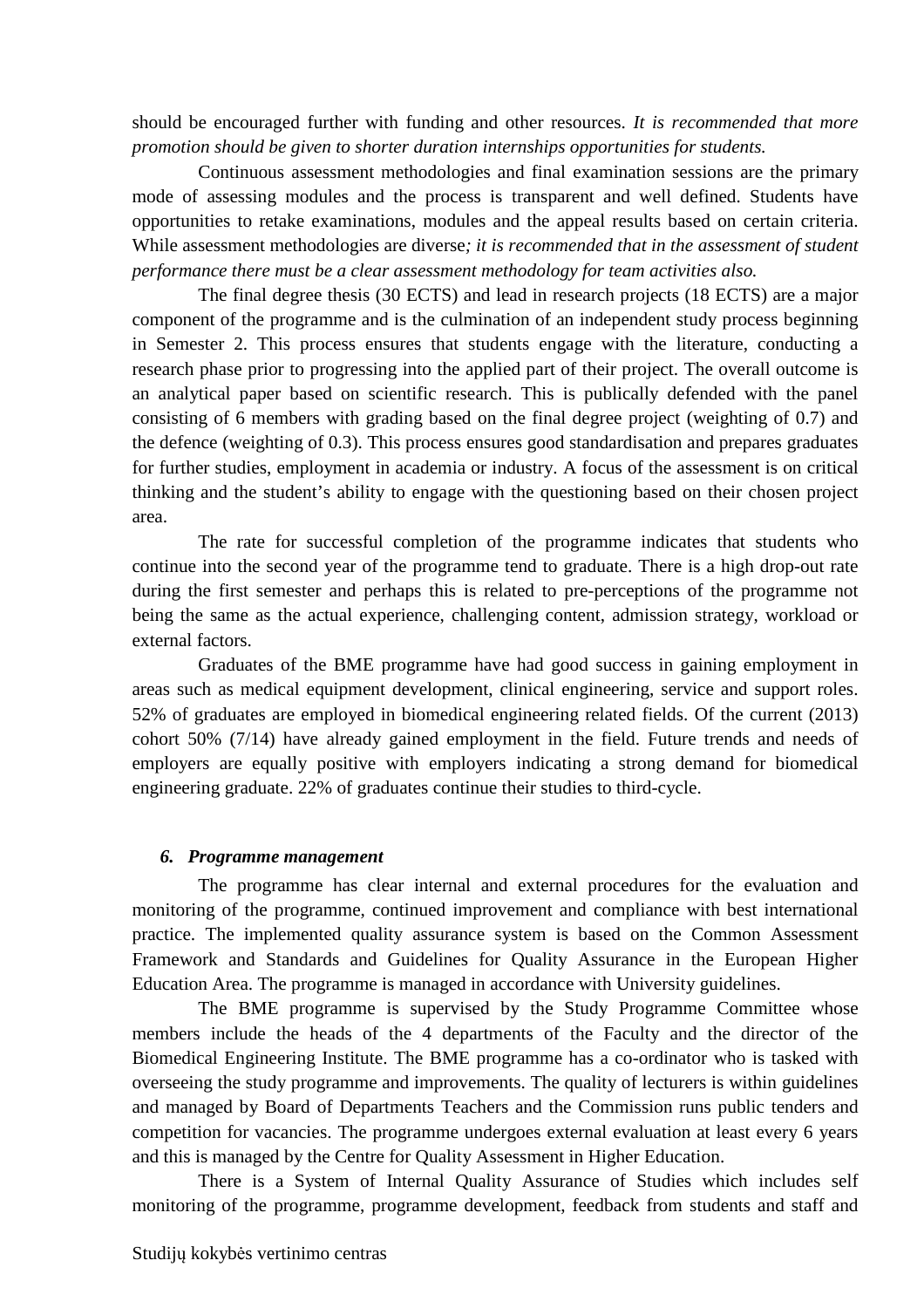subjects are reviewed on a 3 year basis. Feedback forms from students are taken at the end of every semester and summative results are used for the assessment of study works and lecturers.

External stakeholders and employers are also involved in programme evaluation and development during meeting organised by the Deans Office and Faculty Council.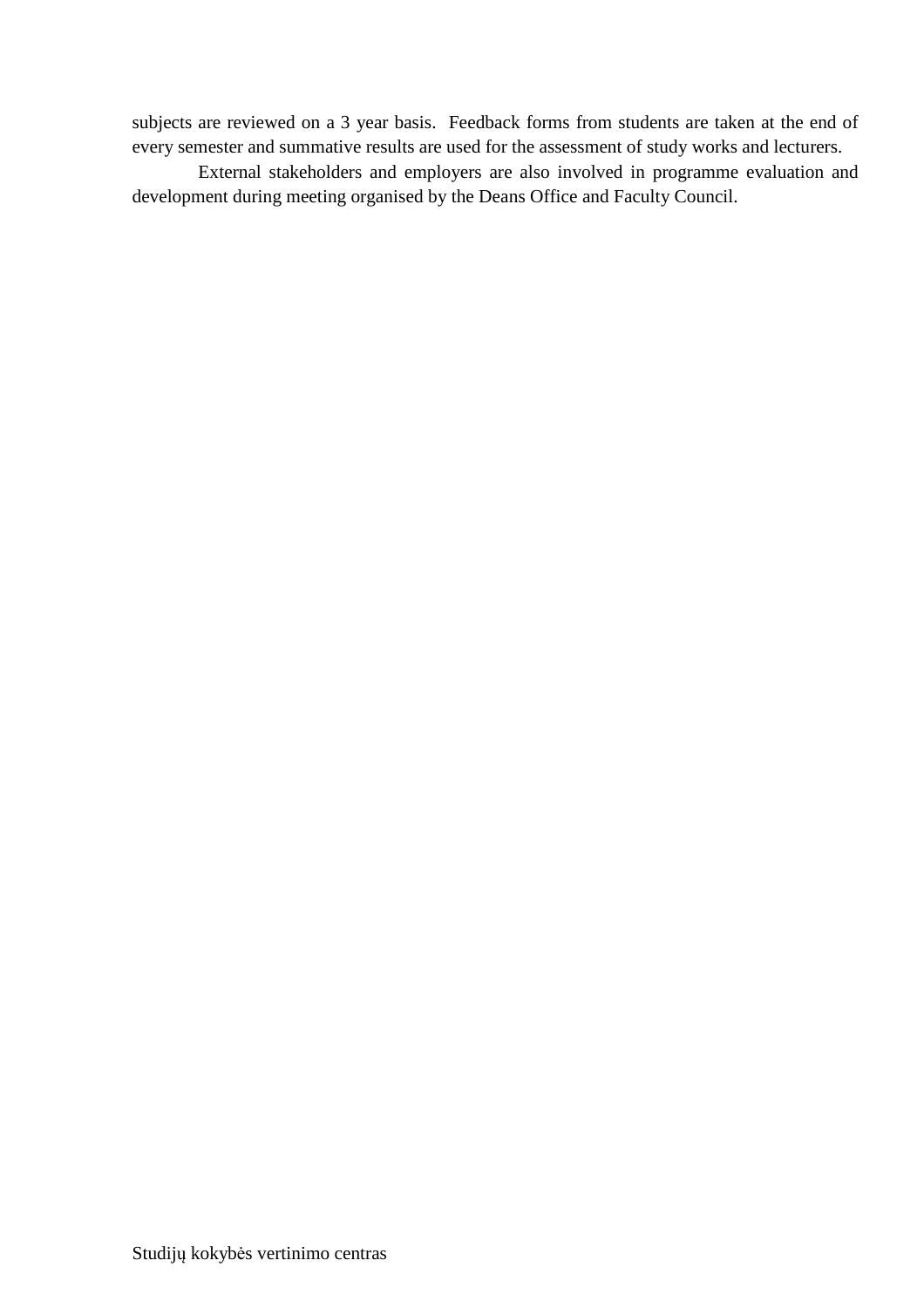#### III. RECOMMENDATIONS

- 1. It is recommended that the Faculty should explore the reasons why students are choosing a limited range of electives across the KTU and establish processes to encourage wider selection.
- 2. It is recommended that there should be a more formalised methodology to aid students in selection of their final thesis.
- 3. It is recommended that a certain number of credits should be given for scholarship activities, such as preparation of posters and presentations for conferences and journal paper writing.
- 4. It is recommended that the students would benefit from additional content in the curriculum that includes broader technologies in biomedical technology based applications both, diagnostic and therapeutic.
- 5. It is recommended that the curriculum be revised to eliminate some duplication of content in the programme.
- 6. It is recommended that all teachers should be encouraged by faculty administration to engage in pedagogical training.
- 7. It is recommended that incoming and outgoing mobility of students and staff could be further to developed.
- 8. It is recommended that the interactive and assessment potential of Virtual Learning Environment moodle should be used in a more effective way.
- 9. It is recommended that given that the students have a wide variety of backgrounds they would benefit from additional introductory modules course to equalise the class.
- 10. It is recommended that more promotion should be given to shorter duration internships opportunities for students.
- 11. It is recommended that in the assessment of student performance there must be a clear assessment methodology for team activities also.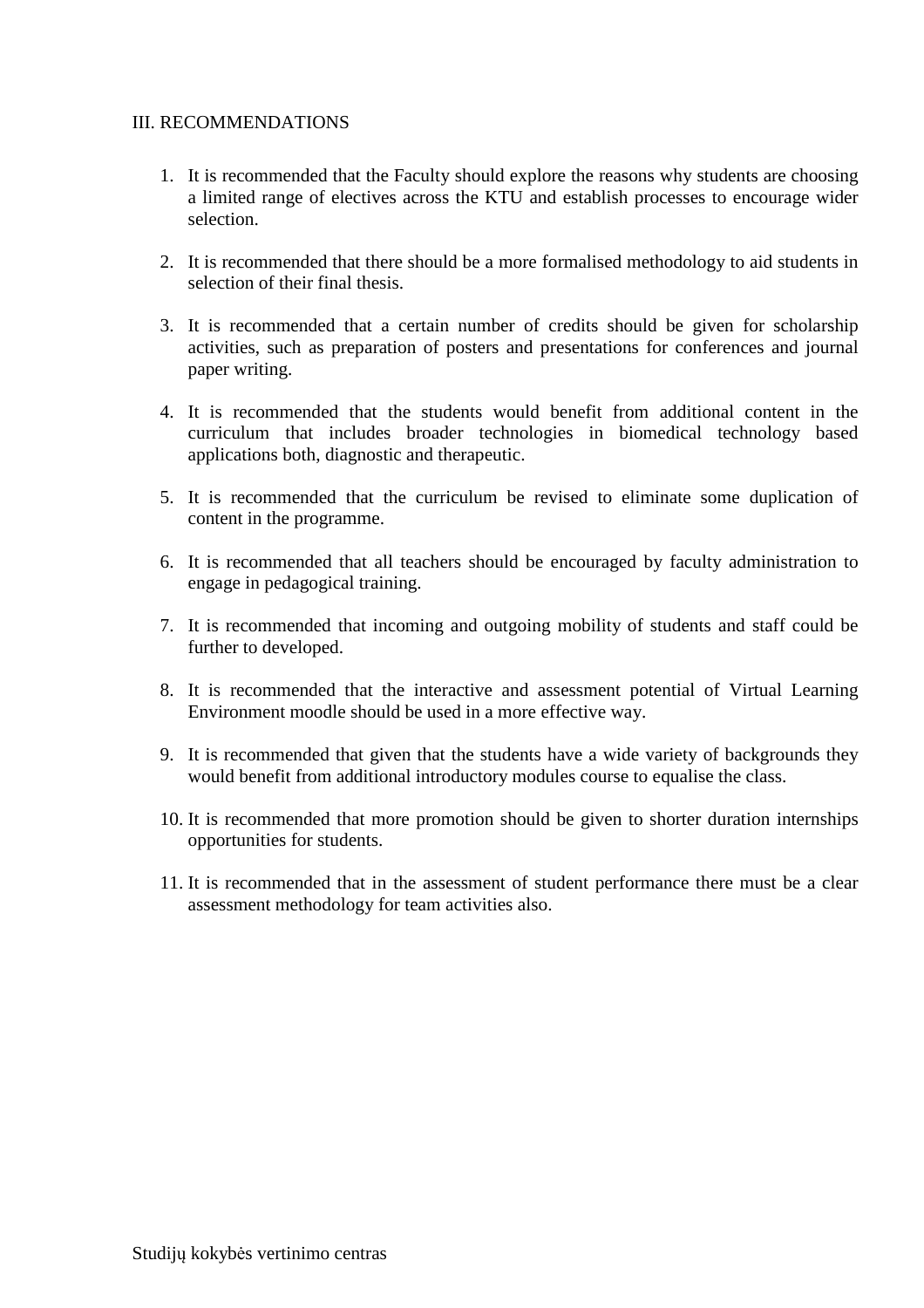#### IV. SUMMARY

The programme of Biomedical Engineering is the only one of its kind in Lithuania and clearly meets the growing needs of the medical device sector for highly qualified engineers with a multi-disciplinary skill set covering engineering, science and clinical knowledge.

Lithuania, like many European countries, has seen good growth in the medical sector and currently has over 200 companies involved in medical devices. These are involved in a range of activities crossing the medical technology domain from design through to manufacture, installation and maintenance of a wide range of devices, from diagnostic through to therapeutic systems.

The Biomedical Engineering programme is very well designed and includes both core learning at a very high level, while including modules focussed on emerging trends in the medical device sector, such as telehealth and remote healthcare systems. The programme aims are clearly aligned with academic and professional requirements and with the needs of the labour market; and are appropriate for a graduate level programme. The learning outcomes of the programme are in line with international recommendations, and are consistent within Blooms Taxonomy focussing on the appropriate higher cognitive domains of analysis, synthesis and evaluation, as required in second cycle programmes. The programme has high level analytical/ technical learning outcomes, encouraging learning in a multi-disciplinary field and this is to be commended. The programme overall has a strong scientific focus and shows clear evidence of suitably preparing graduates for direct employment in high level roles or further study to PhD level. Perhaps greater detailed programme outcomes in the area of "employable" skills could be outlined, particularly in design processes in a regulated industry such as the medical device sector (FDA, EU MDD etc.), with clear associated documentation control processes.

The curriculum design meets the legal requirements for Masters Degree Study in both volume and duration and has an even distribution of subjects over all semesters. There is a good balance of theoretical class work, scientific research subjects, and applied projects, independent work and self-directed. The programme has a good balance of core specified subjects while facilitating specialised and free electives. The Faculty should explore the reasons why students are choosing a limited range of electives across the KTU and establish processes to encourage wider selection.

There is a significant Final Degree Project and two lead in Research Projects that encourage research that is of high quality and many students publish work and present at conferences. There should be a more formalised methodology to aid students in selection of their final thesis and that a certain number of credits should be given for scholarship activities. The high scientific quality of the graduates is further demonstrated through the good number of graduates that continue their studies to Ph.D. While it is appropriate that a programme of this nature has a strong focus in electronic diagnostic devices, the students would benefit from some additional content in the curriculum that includes broader understanding or exposure to biomedical technology, both, diagnostic and therapeutic.

There appears to be some duplication across a number of modules, including the core and elective modules (signal processing and imaging modalities). The curriculum should be streamlined to eliminate this repetition in the programme and perhaps utilise freed additional time to increase more applied learning in design theory and regulatory affairs and broader technologies. Engagement with employers both at programme design and evaluation is good and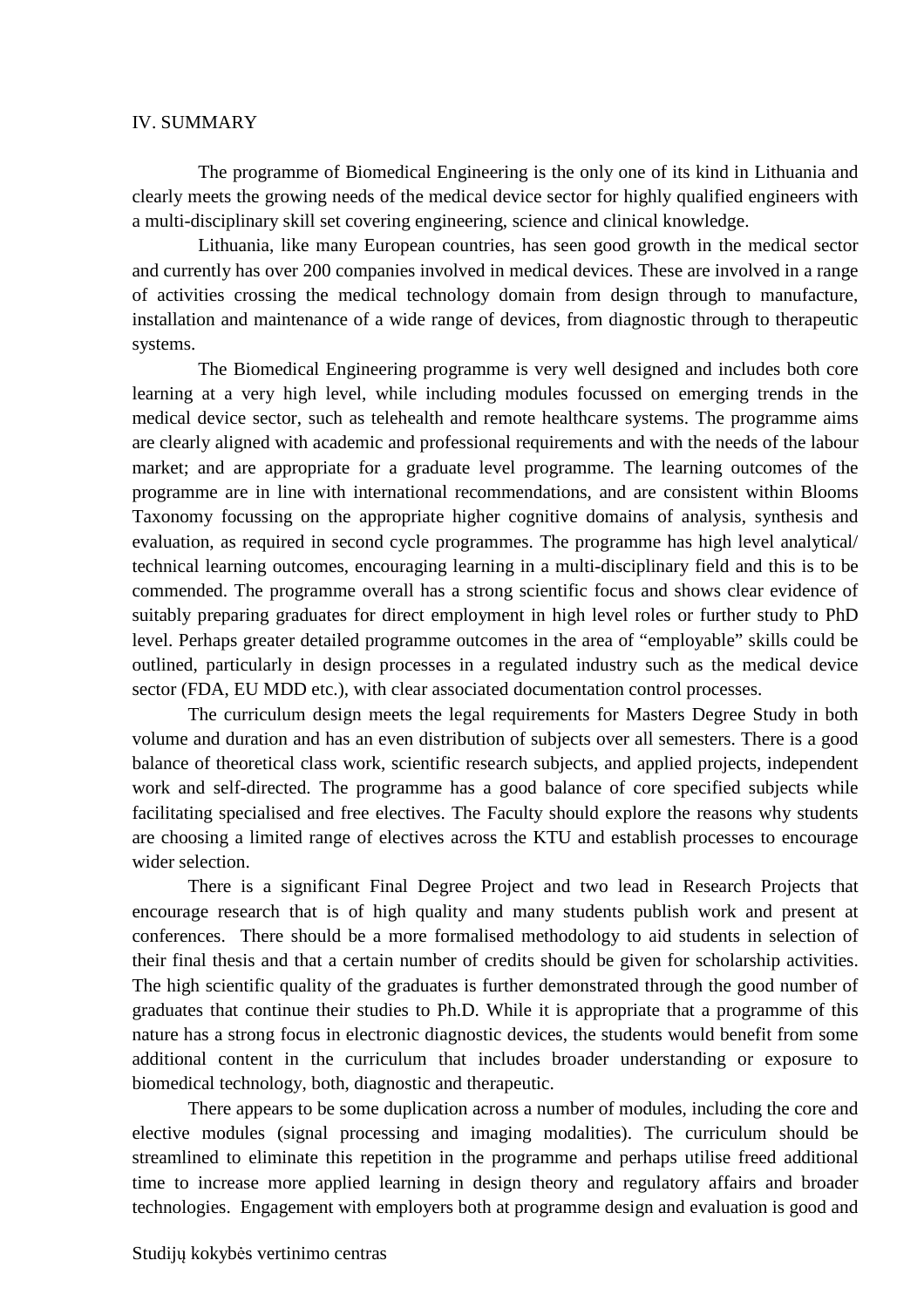could be further developed. The programme must be praised for the inclusion of content that are very current with modern trends in healthcare devices and systems such as e-health, remote and tele-health care systems, aging population devices and the inclusion of encryption methodologies

The module descriptors are clearly laid out and demonstrate how module learning outcomes are mapped to programme outcomes. Teaching methods are reasonably diverse and the overall ratio of lectures to practical work is good. There is use of student-centred learning approaches utilising seminars, problem based learning, practical laboratories and some team based activities and this leads into study/ assessment methods such as colloquiums, homework, research paper reviews, presentations and report writing. This could be further developed by ensuring that all teachers are encouraged by faculty administration to engage in pedagogical training and the interactive and assessment potential of the virtual learning environment moodle should be used in a more effective way.

The staff are highly qualified, with both industry and academic knowledge, and in their teaching and engagment with students. They encourage scientific activities, facilitate industry relations and assist students in finding employment or progression to third cycle programmes. The staff encourage and participate in tranfer and exchange programmes and it is recommended that incoming and outgoing mobility of students and staff could be further to developed.

The overall facilities ensure that students have a well-resourced learning experience in both academic and non-academic needs. The laboratory equipment and general teaching resources are very good and students are also exposed to research facilities such as the Biomedical Engineering Institute.

There continues to be strong competition for places on the programme based on overall average scores on entrants and numbers applying. Of particular note is that this engineering programme manages to attract a good number of female applicants and this is to be commended and further encouraged. Given that the students have a wide variety of backgrounds it is suggested that they would benefit from additional introductory modules course to equalise the class early in the programme.

As part of the overall learning experience, in addition to traditional class room activities, students are integrated into research activities on externally funded projects, both scientific and industrial, students from the programme have had opportunities and worked with research institutes, students on the BME programme are encouraged to take part in scientific conferences, competitions and events; staff have been very proactive in their approach to student participation.

KTU and the FTE are involved in the Erasmus programme and currently have bilateral agreements with 15 European Universities. It is recommended that more promotion should be given to shorter duration internships opportunities for students where students might be more willing/ able to participate. Broad assessment methodologies are utilised throughout the programme and while assessment methodologies are diverse the students would benefit from more team-based learning and that in the assessment of student performance there must be a clear assessment methodology for team activities. The programme has a good quality assurance process in place incorporating students' and teaching staffs' reflections on module development and overall programme direction and improvement.

Overall the programme management and teaching staff are to be praised on a very good applicable programme providing an excellent learning experience for students in the vibrant and modern growth area of medical device technology.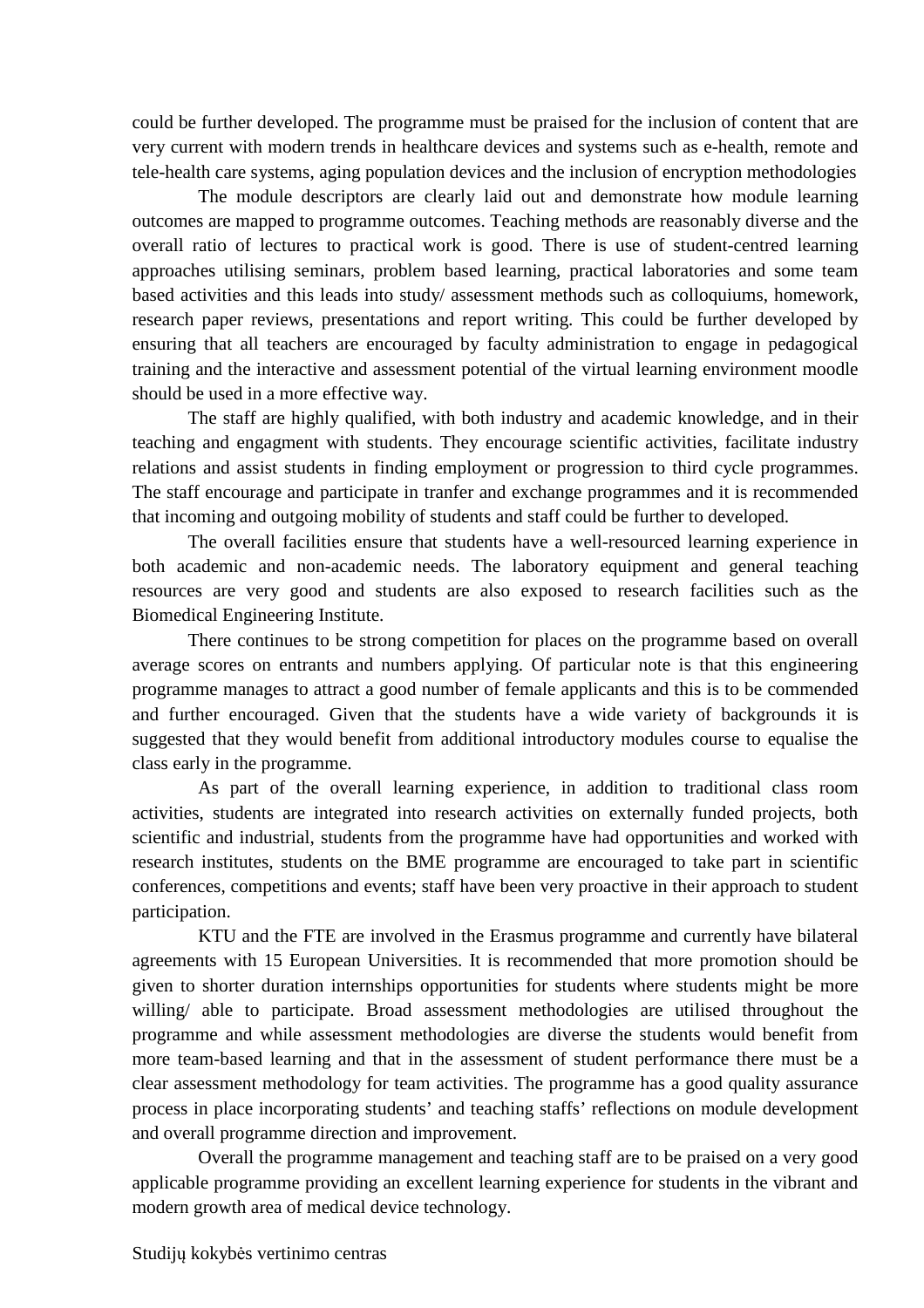#### V. GENERAL ASSESSMENT

The study programme Biomedical Engineering (state code – 621H16001) at Kaunas University of Technology is given **a positive** evaluation.

| No. | <b>Evaluation Area</b>                                                                                     | <b>Evaluation Area</b><br>in Points* |
|-----|------------------------------------------------------------------------------------------------------------|--------------------------------------|
| 1.  | Programme aims and learning outcomes                                                                       |                                      |
| 2.  | Curriculum design                                                                                          | 3                                    |
| 3.  | <b>Staff</b>                                                                                               |                                      |
| 4.  | Material resources                                                                                         |                                      |
| 5.  | Study process and assessment (student admission, study process<br>student support, achievement assessment) |                                      |
| 6.  | Programme management (programme administration, internal quality<br>assurance)                             | 4                                    |
|     | <b>Total:</b>                                                                                              |                                      |

*Study programme assessment in points by evaluation areas*.

\*1 (unsatisfactory) - there are essential shortcomings that must be eliminated;

2 (satisfactory) - meets the established minimum requirements, needs improvement;

3 (good) - the field develops systematically, has distinctive features;

4 (very good) - the field is exceptionally good.

Grupės vadovas:

Team leader: Prof. dr. Aleksandar Jovanovic

Grupės nariai:

Prof. dr. Lajos Borbas Prof. dr. Dalia Giedrimienė Dr. Graham Gavin Doc. dr. Julius Griškevičius Birutė Lašaitė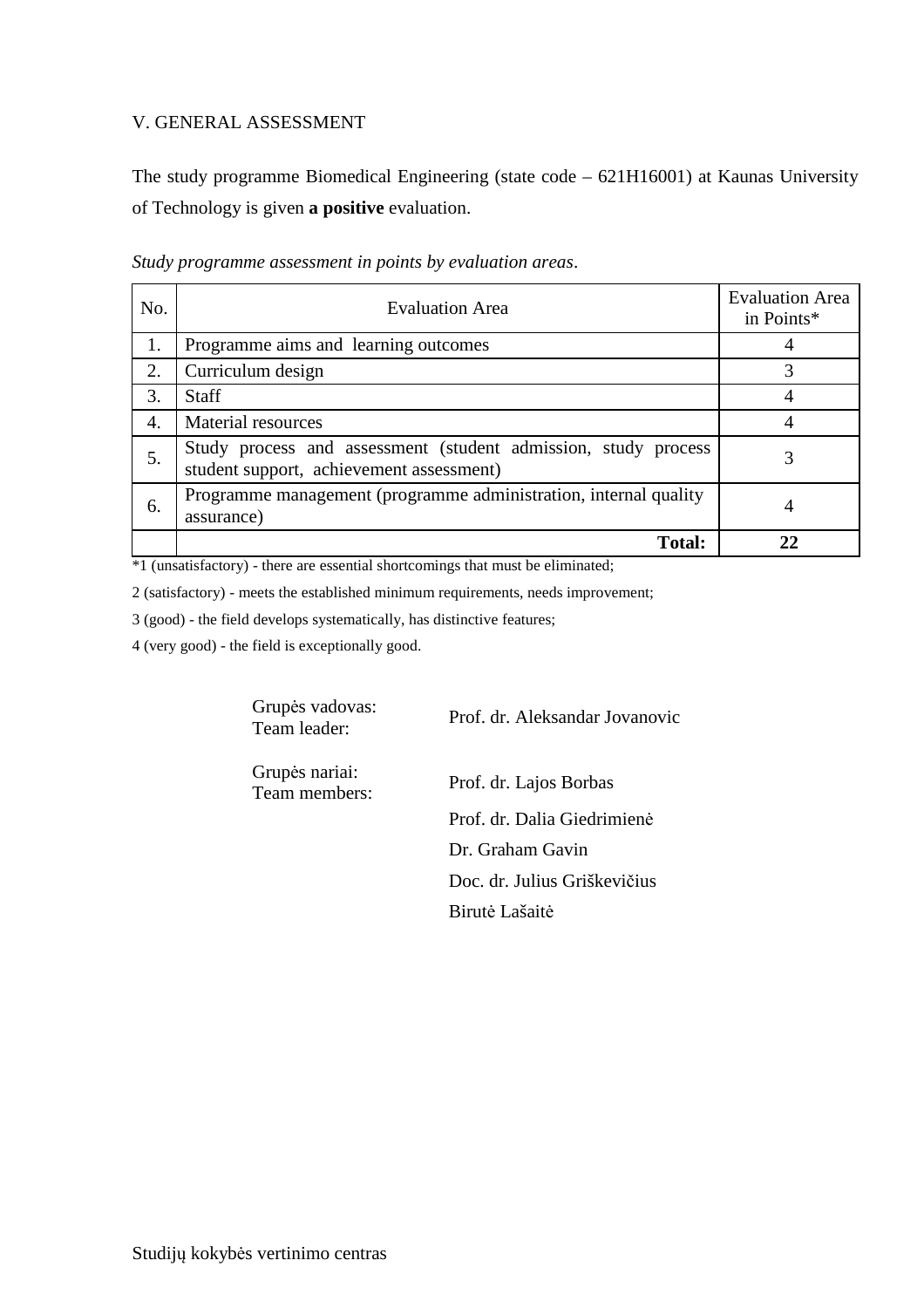#### **Santraukos vertimas iš anglų kalbos**

**<...>** 

## V. APIBENDRINAMASIS ĮVERTINIMAS

Kauno technologijos universiteto studijų programa *Biomedicininė inžinerija* (valstybinis kodas – 621H16001) vertinama teigiamai.

| Eil.<br>Nr. | Vertinimo sritis                                 | <b>Srities</b><br>jvertinimas,<br>balais* |
|-------------|--------------------------------------------------|-------------------------------------------|
| 1.          | Programos tikslai ir numatomi studijų rezultatai | 4                                         |
| 2.          | Programos sandara                                | 3                                         |
| 3.          | Personalas                                       | 4                                         |
| 4.          | Materialieji ištekliai                           | 4                                         |
| 5.          | Studijų eiga ir jos vertinimas                   | 3                                         |
| 6.          | Programos vadyba                                 | 4                                         |
|             | Iš viso:                                         | 22                                        |

\* 1 - Nepatenkinamai (yra esminių trūkumų, kuriuos būtina pašalinti)

2 - Patenkinamai (tenkina minimalius reikalavimus, reikia tobulinti)

3 - Gerai (sistemiškai plėtojama sritis, turi savitų bruožų)

4 - Labai gerai (sritis yra išskirtinė)

## IV. SANTRAUKA

Studijų programa *Biomedicininė inžinerija* – vienintelė tokio pobūdžio programa Lietuvoje. Ji neabejotinai atitinka augančius medicinos prietaisų sektoriaus poreikius, mat jam reikia aukštos kvalifikacijos inžinierių, turinčių daugiadisciplininių gebėjimų inžinerijos ir mokslo srityje, taip pat klinikinės praktikos žinių.

Lietuvoje, kaip ir daugelyje Europos šalių, medicinos sektorius auga. Šiuo metu daugiau kaip 200 įmonių veikia medicinos prietaisų srityje. Jos vykdo įvairią veiklą medicininės technologijos srityje: įvairių prietaisų kūrimas, gamyba, diegimas ir techninė priežiūra, diagnostika ir terapinės sistemos.

Studijų programa *Biomedicininė inžinerija* labai gerai parengta ir apima pagrindinius aukščiausio lygio mokymo elementus; jos modulių metu dėmesys skiriamas kylančioms tendencijoms medicinos prietaisų sektoriuje, kaip antai telekomunikacinės sveikatos priežiūros paslaugos ir nuotolinės sveikatos priežiūros sistemos. Programos tikslai aiškiai suderinti su akademiniais ir profesiniais reikalavimais, taip pat su darbo rinkos poreikiais. Jie atitinka magistrantūros lygio programai taikomus reikalavimus. Programos studijų rezultatai atitinka tarptautines rekomendacijas ir Bloomo taksonomijos principus, pagal kuriuos dėmesys skiriamas atitinkamoms aukštesniosioms kognityvinėms analizės, sintezės ir vertinimo sritims, kaip reikalaujama antrosios studijų pakopos programose. Pagirtina, kad pagal programą siekiama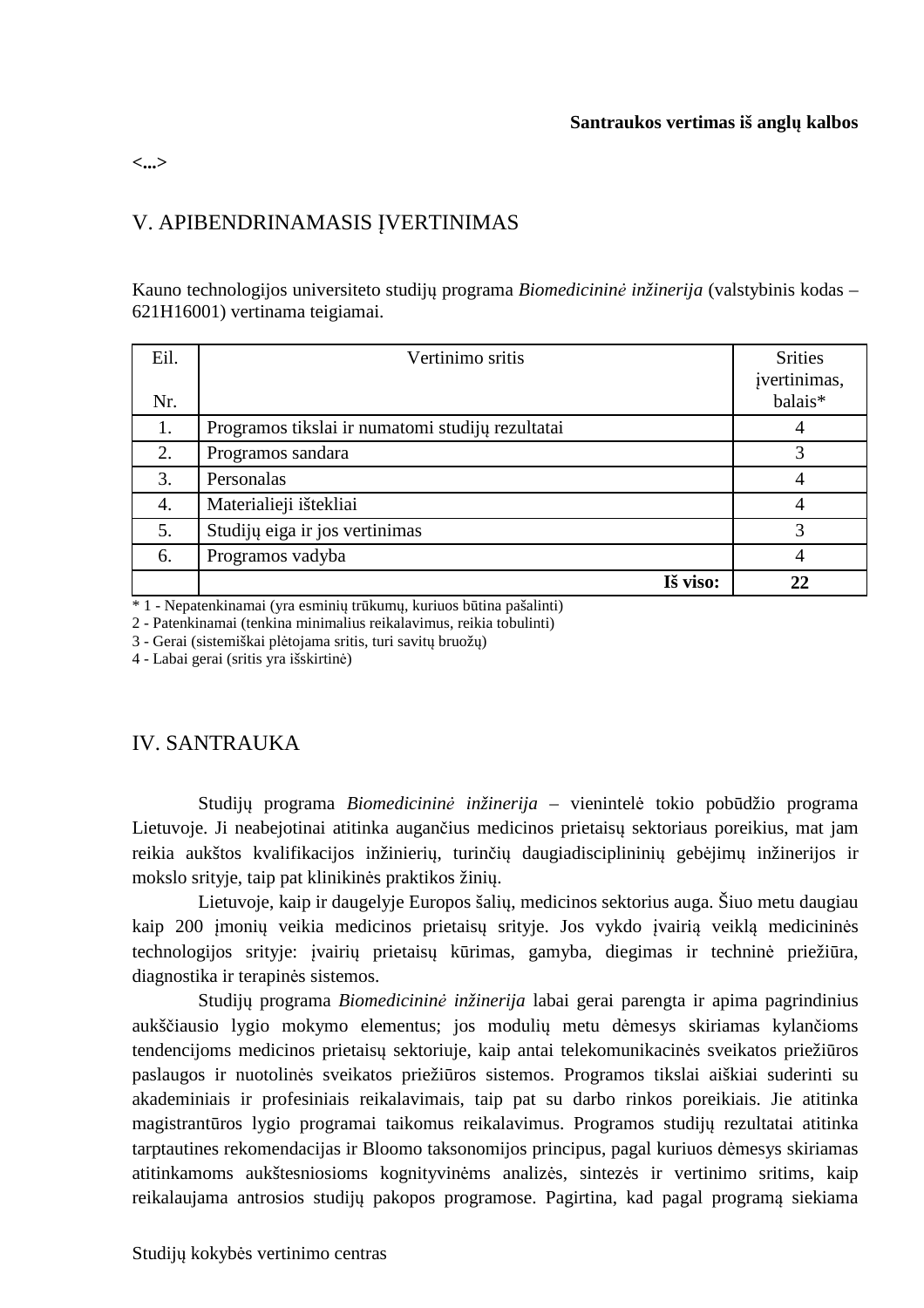aukšto lygmens analitinių ir techninių studijų rezultatų, skatinančių mokytis daugiadisciplininėje terpėje. Studijų programoje daug dėmesio skiriama mokslui, ir turima pakankamai įrodymų, kad absolventai tinkamai parengiami tiesiogiai dirbti aukštos kvalifikacijos darbą arba toliau tęsti studijas trečioje studijų pakopoje. Galbūt galima būtų išsamiau apibūdinti gebėjimus, kuriuos galima bus panaudoti darbo rinkoje kaip programos rezultatą, visų pirma per kūrimo procesus tokioje sureguliuotoje pramonės srityje kaip medicinos prietaisų sektorius (Maisto ir vaistų administracija (FDA), ES direktyva dėl medicinos prietaisų ir pan.) su aiškiai susietais dokumentų kontrolės procesais.

Studijų programos apimtis ir trukmė atitinka teisės reikalavimus, taikomus magistro lygio programai, dalykai nuosekliai paskirstyti per visus semestrus. Teorinės paskaitos gerai dera su mokslinių tyrimų dalykais, taikomaisiais projektais, savarankišku darbu. Programoje pagrindiniai dalykai gerai suderinti su pasirenkamaisiais. Fakultetas turėtų išsiaiškinti priežastis, dėl kurių KTU studentai renkasi tiek nedaug pasirenkamųjų dalykų, ir sukurti procesus, kad pasirinkimas būtų didesnis.

Studijų programoje rengiamas vienas baigiamojo darbo projektas ir dar du reikšmingi mokslinių darbų projektai. Juos įgyvendinant skatinami aukštos kokybės moksliniai tyrimai, studentai spausdina savo darbus ir pristato juos per konferencijas. Reikėtų parengti labiau formalizuotą metodologiją, pagal kurią studentai galėtų pasirinkti savo baigiamąjį darbą. Be to, už užklasinę veiklą jiems turėtų būti suteikiama kažkiek kreditų. Aukšta absolventų mokslinių laimėjimų kokybė pasireiškia ir tuo, kad didelis absolventų skaičius toliau tęsia trečiosios pakopos studijas. Nors įprasta, kad pagal tokio pobūdžio programą didelis dėmesys skiriamas elektroninės diagnostikos prietaisams, studentams būtų naudinga, jeigu mokymo programa būtų išplėtota ir apimtų platesnį biomedicininės technologijos – diagnostinės ir terapinės – elementų spektrą.

Keletas pagrindinių ir pasirenkamųjų modulių (susijusių su signalų apdorojimu ir vaizdavimo būdais) kažkiek dubliuojasi. Mokymo programa turėtų būti išgryninta, siekiant pašalinti pasikartojančius dalykus, o atsiradusį laisvą laiką skirti taikomiesiems dizaino teorijos, reguliavimo klausimų ir platesnių technologijų mokymams. Palankiai vertinama tai, kad rengiant programą ir ją vertinant dalyvauja darbdaviai. Ši veikla turėtų būti toliau plėtojama. Pagirtina, kad programa apima šiuolaikines kryptis sveikatos prietaisų ir sistemų srityje, kaip antai elektroninės sveikatos priežiūros paslaugos, nuotolinės ir telekomunikacinės sveikatos priežiūros sistemos, senstantiems gyventojams skirti prietaisai ir šifravimo metodika.

Modulių aprašai aiškiai išdėstyti. Iš jų matyti, kaip modulių studijų rezultatai atitinka programos rezultatus. Pagrįstai taikomi įvairūs mokymo metodai, o tarp teorinių paskaitų ir praktinio darbo išlaikyta gera pusiausvyra. Pagal programą taikomi į studentus orientuoti mokymo metodai: seminarai, problemų sprendimais paremtas mokymasis, praktinės užduotys laboratorijoje ir kažkiek komandinės veiklos. Jie siejami su tokiais studijų vertinimo metodais kaip įskaitos, namų darbai, mokslinių darbų apžvalgos, pranešimai ir ataskaitų rašymas. Šią kryptį galima būtų toliau plėtoti, užtikrinant, kad visi dėstytojai ir fakulteto administracija dalyvautų pedagogų mokymuose ir veiksmingiau panaudotų virtualios mokymo aplinkos "Moodle" interaktyvumo ir vertinimo galimybes.

Dėstytojų kvalifikacija aukšta, jie turi akademinių žinių, taip pat žinių apie šią pramonės šaką, ir jomis dalijasi su studentais. Jie skatina mokslinę veiklą, padeda užmegzti ryšius su šios pramonės šakos atstovais, padeda studentams susirasti darbą arba tęsti studijas trečioje pakopoje.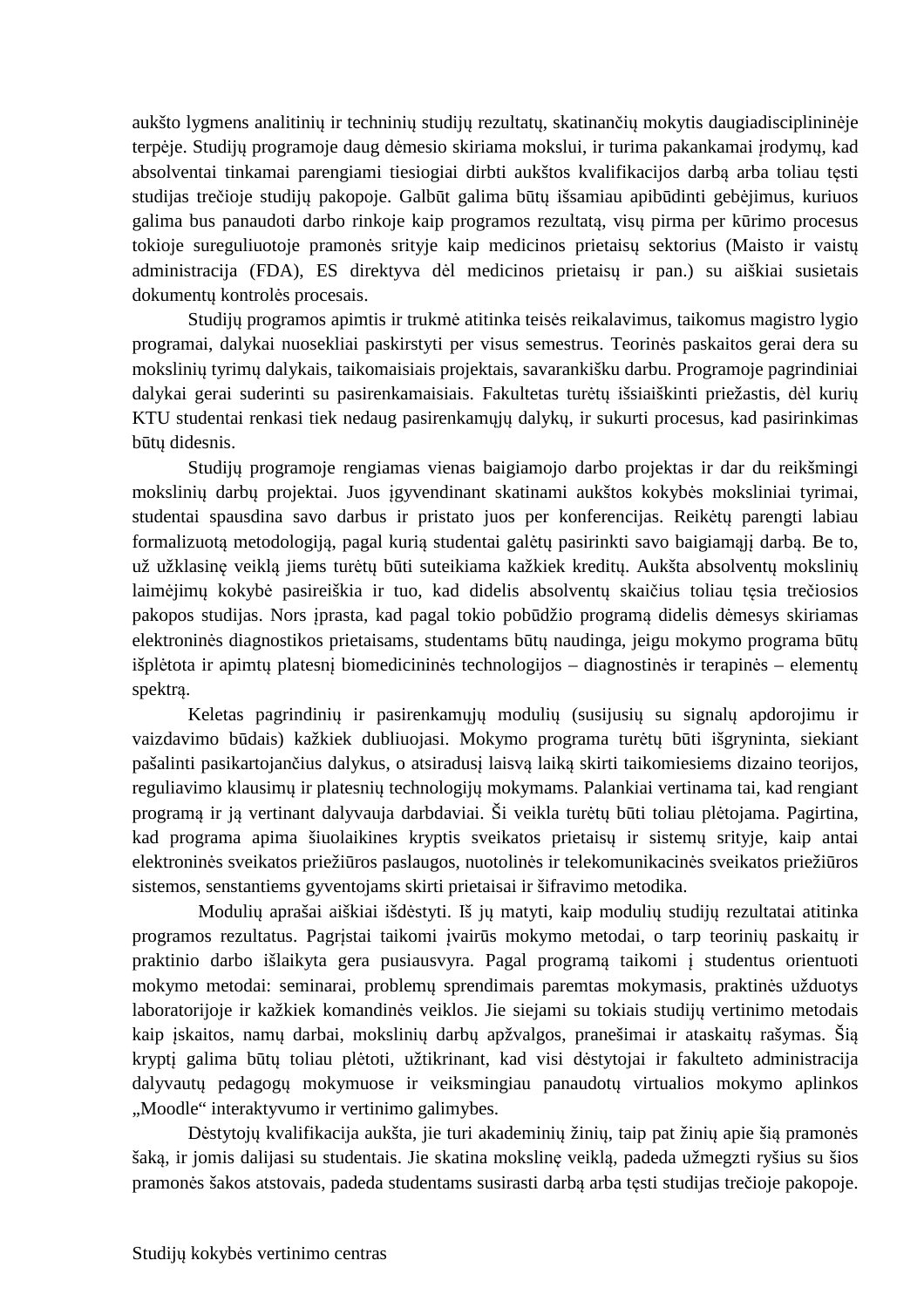Dėstytojai ragina ir skatina studentus dalyvauti mainų programose. Rekomenduojama toliau plėtoti atvykstančių ir išvykstančių studentų bei dėstytojų judumą.

Bendrosios patalpos ir jų ištekliai puikiai tenkina akademinius ir neakademinius studentų poreikius. Laboratorijų įranga ir bendrieji mokymo ištekliai labai geri. Be to, studentai gali pasinaudoti Biomedicininės inžinerijos instituto mokslinių tyrimų įranga.

Tarp norinčiųjų studijuoti pagal šią programą vyksta didelė konkurencija. Svarbu pažymėti, kad ši inžinerijos programa sugeba pritraukti nemažai merginų. Tai pagirtina ir turi būti toliau plėtojama. Atsižvelgiant į didžiulę studentų ankstesnio išsilavinimo įvairovę, jiems praverstų papildomas įžanginio kurso modulis, kad visi būtų vienodai susipažinę su būsimąja studijų programa.

Be tradicinių paskaitų studentai dalyvauja mokslinių tyrimų veikloje, taip pat projektuose, kuriems skiriamas išorinis finansavimas. Studijuodami pagal šią programą studentai turėjo galimybę dirbti su mokslinių tyrimų institutais, taip pat jie yra skatinami dalyvauji mokslinėse konferencijose, konkursuose ir renginiuose. Dėstytojai skatina studentus kuo aktyviau dalyvauti.

KTU ir Telekomunikacijų ir elektronikos fakultetas dalyvauja *Erasmus* programoje ir šiuo metu turi dvišalius susitarimus su 15 Europos universitetų. Rekomenduojama didinti trumpesnės trukmės stažuočių pasiūlą studentams, kad šie turėtų daugiau galimybių jose dalyvauti. Programoje taikomi įvairūs vertinimo metodai. Kadangi vertinimo metodai įvairūs, studentams būtų naudingas labiau komandinio pobūdžio mokymasis, o vertinant studentų studijų rezultatus, reikėtų aiškiai išskirti ir komandinę veiklą. Programoje numatytas geras kokybės užtikrinimo procesas, pagal kurį atsižvelgiama į studentų ir dėstytojų nuomonę apie modulio kūrimą, taip pat bendrąją programos kryptį ir tobulinimą.

Apskritai programos vadovus ir dėstytojus reikia pagirti už labai gerai taikomą programą, pagal kurią studentams suteikiamos puikios galimybės mokytis dinamiškoje ir modernioje medicinos prietaisų technologijos srityje.

## III. REKOMENDACIJOS

- 1. Rekomenduojama fakultetui išsiaiškinti priežastis, dėl kurių KTU studentai renkasi tiek mažai pasirenkamųjų dalykų; sukurti procesus, kad pasirinkimas būtų didesnis.
- 2. Rekomenduojama parengti labiau formalizuotą metodologiją, pagal kurią studentai galėtų pasirinkti savo baigiamąjį darbą.
- 3. Rekomenduojama, kad už užklasinę veiklą, kaip antai konferencijų plakatų bei pranešimų parengimą, taip pat žurnalų straipsnių rašymą, būtų duodama kažkiek kreditų.
- 4. Rekomenduojama, kad studentų mokymo programa būtų išplėtota ir apimtų daugiau dalykų, susijusių su diagnostinėmis ir terapinėmis taikomosiomis programomis, susijusiomis su biomedicinos technologijomis.
- 5. Rekomenduojama peržiūrėti studijų programos sandarą, siekiant pašalinti pasikartojančius dalykus.